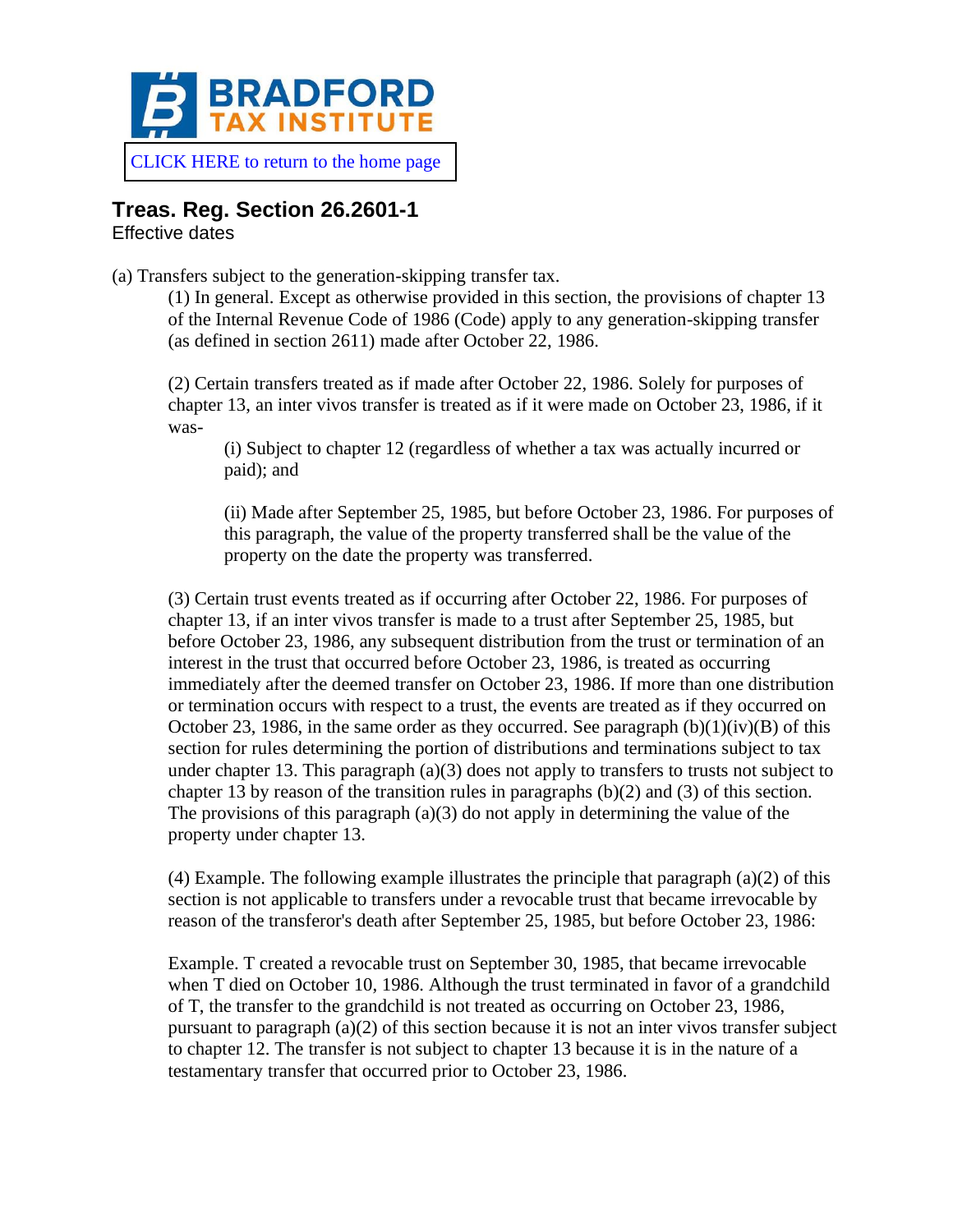#### (b) Exceptions.

(1) Irrevocable trusts.

(i) In general. The provisions of chapter 13 do not apply to any generationskipping transfer under a trust (as defined in section 2652(b)) that was irrevocable on September 25, 1985. The rule of the preceding sentence does not apply to a pro rata portion of any generation-skipping transfer under an irrevocable trust if additions are made to the trust after September 25, 1985. See paragraph  $(b)(1)(iv)$ of this section for rules for determining the portion of the trust that is subject to the provisions of chapter 13. Further, the rule in the first sentence of this paragraph  $(b)(1)(i)$  does not apply to a transfer of property pursuant to the exercise, release, or lapse of a general power of appointment that is treated as a taxable transfer under chapter 11 or chapter 12. The transfer is made by the person holding the power at the time the exercise, release, or lapse of the power becomes effective, and is not considered a transfer under a trust that was irrevocable on September 25, 1985. See paragraph  $(b)(1)(v)(B)$  of this section regarding the treatment of the release, exercise, or lapse of a power of appointment that will result in a constructive addition to a trust. See §26.2652- 1(a) for the definition of a transferor.

(ii) Irrevocable trust defined.

(A) In general. Unless otherwise provided in either paragraph  $(b)(1)(ii)(B)$ or (C) of this section, any trust (as defined in section 2652(b)) in existence on September 25, 1985, is considered an irrevocable trust.

(B) Property includible in the gross estate under section 2038. For purposes of this chapter a trust is not an irrevocable trust to the extent that, on September 25, 1985, the settlor held a power with respect to such trust that would have caused the value of the trust to be included in the settlor's gross estate for Federal estate tax purposes by reason of section 2038 (without regard to powers relinquished before September 25, 1985) if the settlor had died on September 25, 1985. A trust is considered subject to a power on September 25, 1985, even though the exercise of the power was subject to the precedent giving of notice, or even though the exercise could take effect only on the expiration of a stated period, whether or not on or before September 25, 1985, notice had been given or the power had been exercised. A trust is not considered subject to a power if the power is, by its terms, exercisable only on the occurrence of an event or contingency not subject to the settlor's control (other than the death of the settlor) and if the event or contingency had not in fact taken place on September 25, 1985.

(C) Property includible in the gross estate under section 2042. A policy of insurance on an individual's life that is treated as a trust under section 2652(b) is not considered an irrevocable trust to the extent that, on September 25, 1985, the insured possessed any incident of ownership (as defined in §20.2042-1(c) of this chapter, and without regard to any incidents of ownership relinquished before September 25, 1985), that would have caused the value of the trust, (i.e., the insurance proceeds) to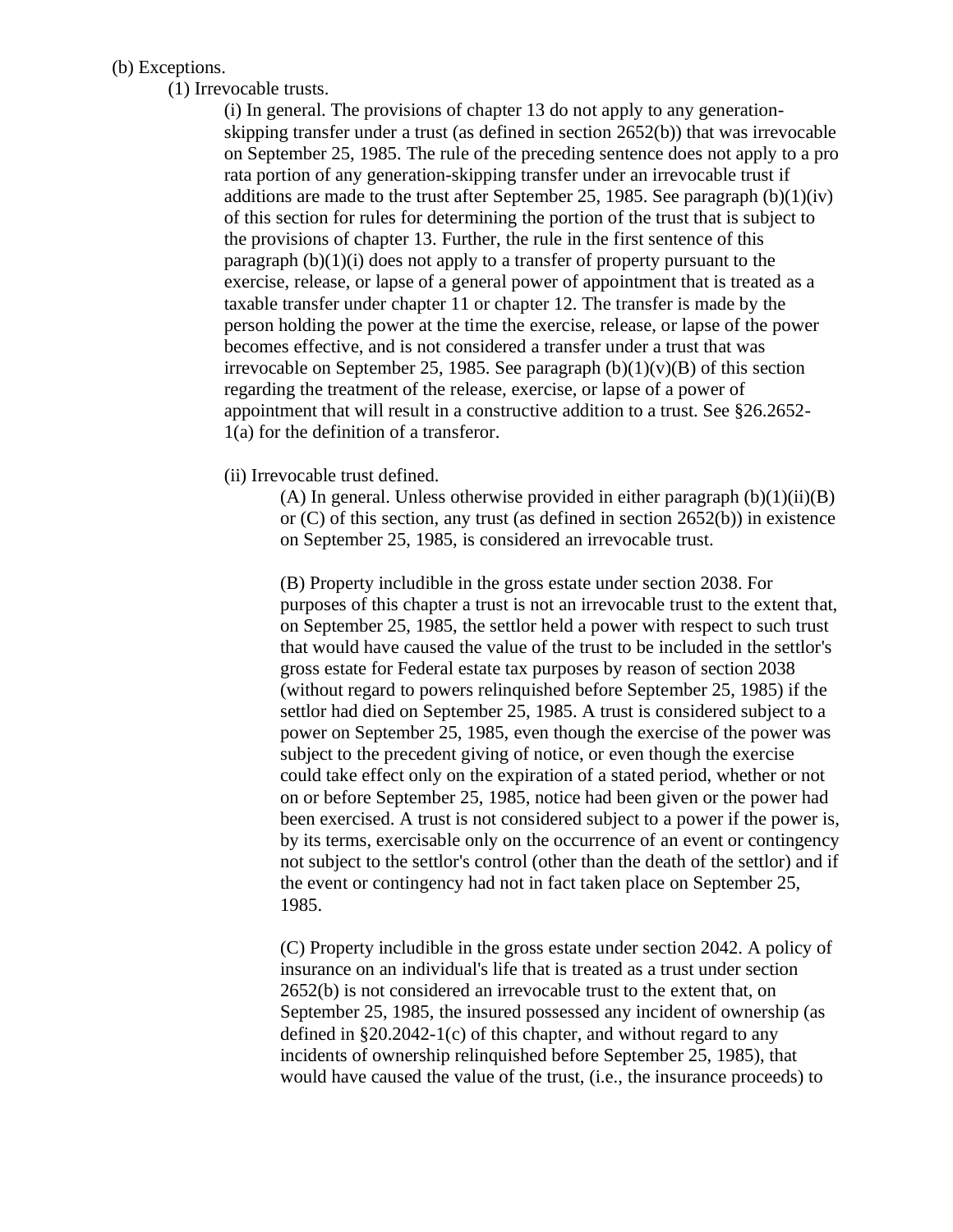be included in the insured's gross estate for Federal estate tax purposes by reason of section 2042, if the insured had died on September 25, 1985.

(D) Examples. The following examples illustrate the application of this paragraph  $(b)(1)$ :

Example (1). Section 2038 applicable. On September 25, 1985, T, the settlor of a trust that was created before September 25, 1985, held a testamentary power to add new beneficiaries to the trust. T held no other powers over any portion of the trust. The testamentary power held by T would have caused the trust to be included in T's gross estate under section 2038 if T had died on September 25, 1985. Therefore, the trust is not an irrevocable trust for purposes of this section.

Example (2). Section 2038 not applicable when power held by a person other than settlor. On September 25, 1985, S, the spouse of the settlor of a trust in existence on that date, had an annual right to withdraw a portion of the principal of the trust. The trust was otherwise irrevocable on that date. Because the power was not held by the settlor of the trust, it is not a power described in section 2038. Thus, the trust is considered an irrevocable trust for purposes of this section.

Example (3). Section 2038 not applicable. In 1984, T created a trust and retained the right to expand the class of remaindermen to include any of T's afterborn grandchildren. As of September 25, 1985, all of T's grandchildren were named remaindermen of the trust. Since the exercise of T's power was dependent on there being afterborn grandchildren who were not members of the class of remaindermen, a contingency that did not exist on September 25, 1985, the trust is not considered subject to the power on September 25, 1985, and is an irrevocable trust for purposes of this section. The result is not changed even if grandchildren are born after September 25, 1985, whether or not T exercises the power to expand the class of remaindermen.

Example (4). Section 2042 applicable. On September 25, 1985, T purchased an insurance policy on T's own life and designated child, C, and grandchild, GC, as the beneficiaries. T retained the power to obtain from the insurer a loan against the surrender value of the policy. T's insurance policy is a trust (as defined in section 2652(b)) for chapter 13 purposes. The trust is not considered an irrevocable trust because, on September 25, 1985, T possessed an incident of ownership that would have caused the value of the policy to be included in T's gross estate under section 2042 if T had died on that date.

Example (5). Trust partially irrevocable. In 1984, T created a trust naming T's grandchildren as the income and remainder beneficiaries. T retained the power to revoke the trust as to one-half of the principal at any time prior to T's death. T retained no other powers over the trust principal. T did not die before September 25, 1985, and did not exercise or release the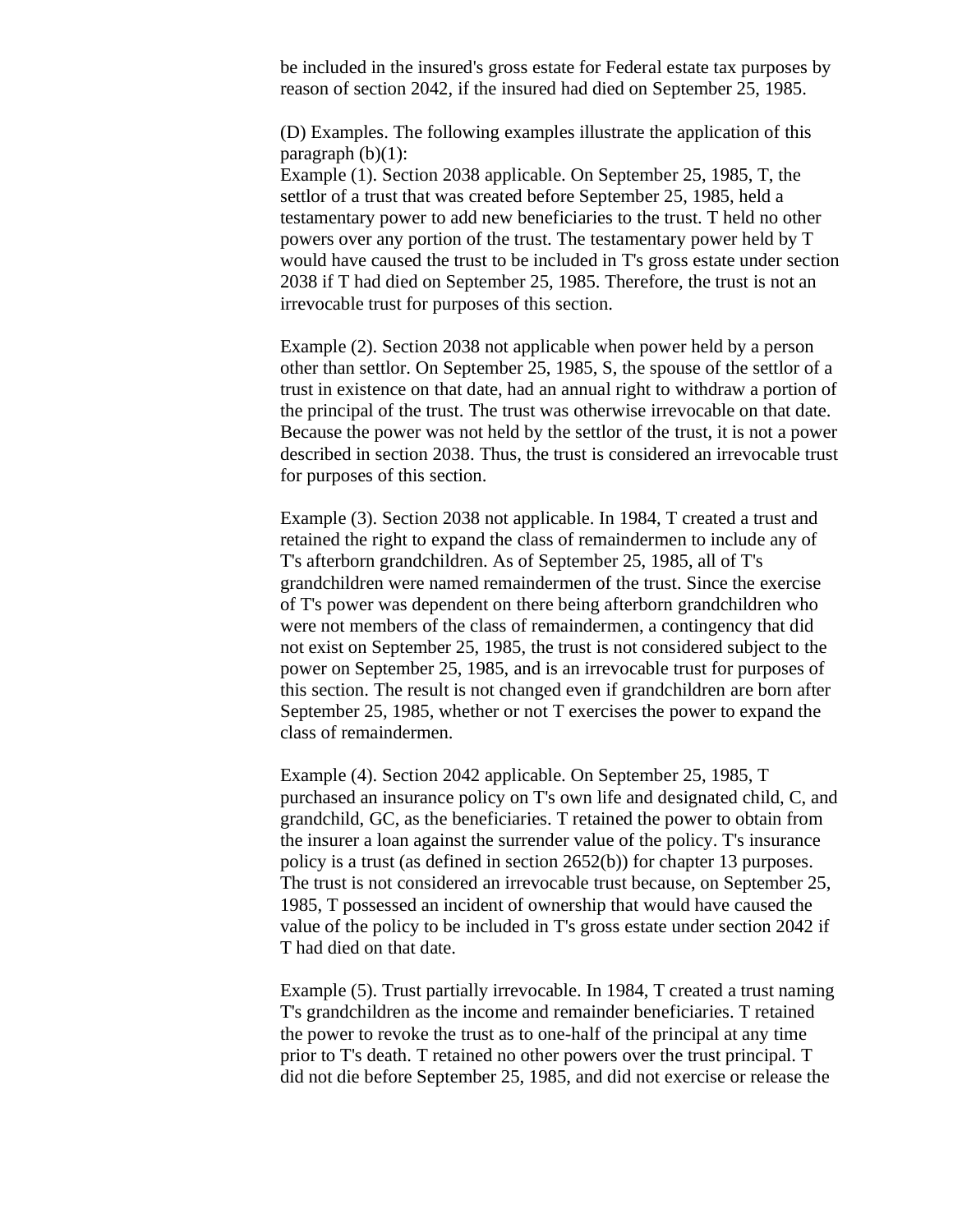power before that date. The half of the trust not subject to T's power to revoke is an irrevocable trust for purposes of this section.

(iii) Trust containing qualified terminable interest property.

(A) In general. For purposes of chapter 13, a trust described in paragraph  $(b)(1)(ii)$  of this section that holds qualified terminable interest property by reason of an election under section 2056(b)(7) or section 2523(f) (made either on, before or after September 25, 1985) is treated in the same manner as if the decedent spouse or the donor spouse (as the case may be) had made an election under section  $2652(a)(3)$ . Thus, transfers from such trusts are not subject to chapter 13, and the decedent spouse or the donor spouse (as the case may be) is treated as the transferor of such property. The rule of this paragraph  $(b)(1)(iii)$  does not apply to that portion of the trust that is subject to chapter 13 by reason of an addition to the trust occurring after September 25, 1985. See section 26.2652-2(a) for rules where an election under section  $2652(a)(3)$  is made. See §26.2652-2(c) for rules where a portion of a trust is subject to an election under section  $2652(a)(3)$ .

(B) Examples. The following examples illustrate the application of this paragraph  $(b)(1)(iii)$ :

Example (1). QTIP election made after September 25, 1985. On March 28, 1985, T established a trust. The trust instrument provided that the trustee must distribute all income annually to T's spouse, S, during S's life. Upon S's death, the remainder is to be distributed to GC, the grandchild of T and S. On April 15, 1986, T elected under section 2523(f) to treat the property in the trust as qualified terminable interest property. On December 1, 1987, S died and soon thereafter the trust assets were distributed to GC. Because the trust was irrevocable on September 25, 1985, the transfer to GC is not subject to tax under chapter 13. T is treated as the transferor with respect to the transfer of the trust assets to GC in the same manner as if T had made an election under section  $2652(a)(3)$  to reverse the effect of the section 2523(f) election for chapter 13 purposes.

Example (2). Section 2652(a)(3) election deemed to have been made. Assume the same facts as in Example 1, except the trust instrument provides that after S's death all income is to be paid annually to C, the child of T and S. Upon C's death, the remainder is to be distributed to GC. C died on October 1, 1992, and soon thereafter the trust assets are distributed to GC. Because the trust was irrevocable on September 25, 1985, the termination of C's interest is not subject to chapter 13.

## (iv) Additions to irrevocable trusts.

(A) In general. If an addition is made after September 25, 1985, to an irrevocable trust which is excluded from chapter 13 by reason of paragraph (b)(1) of this section, a pro rata portion of subsequent distributions from (and terminations of interests in property held in) the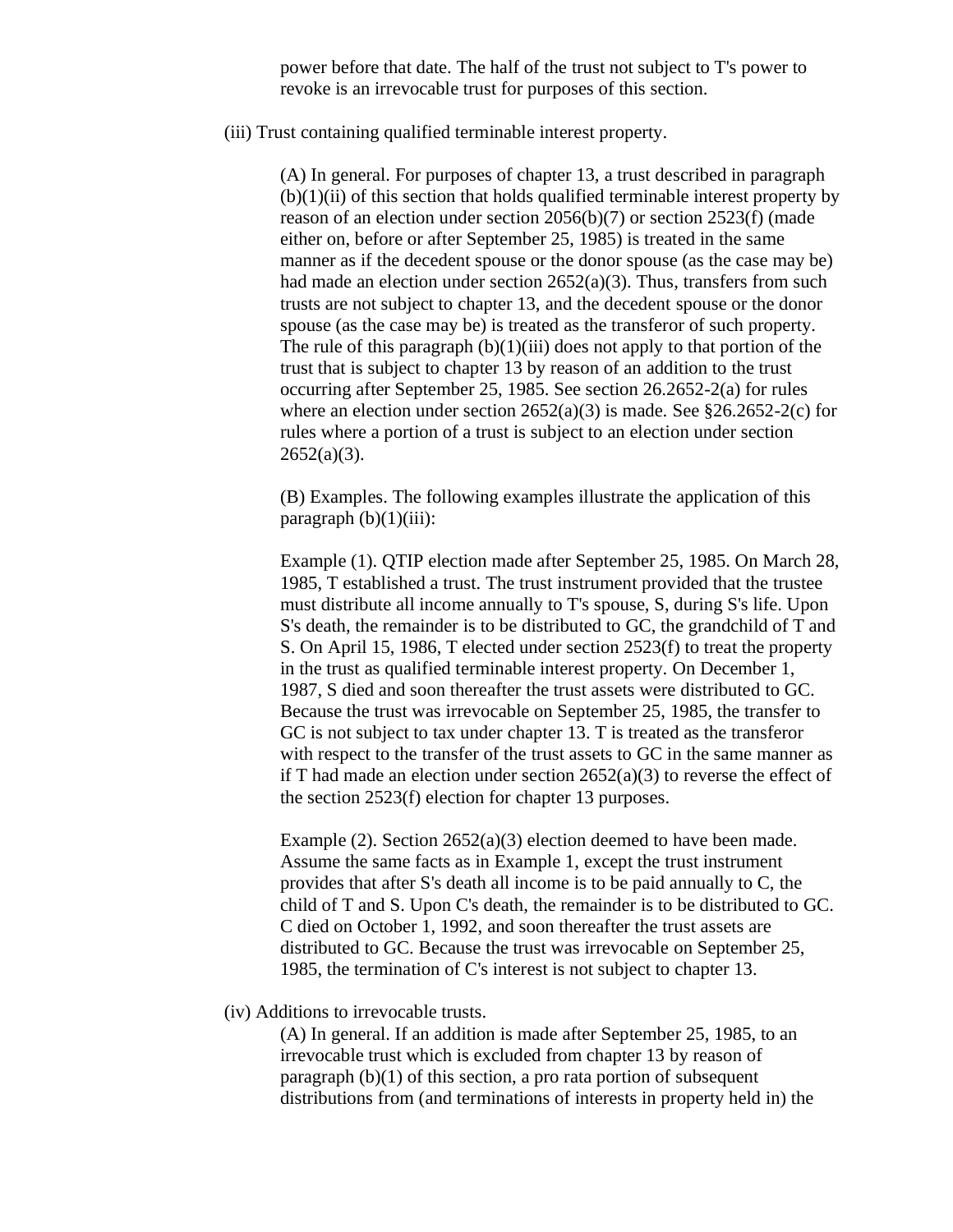trust is subject to the provisions of chapter 13. If an addition is made, the trust is thereafter deemed to consist of two portions, a portion not subject to chapter 13 (the non-chapter 13 portion) and a portion subject to chapter 13 (the chapter 13 portion), each with a separate inclusion ratio (as defined in section 2642(a)). The non-chapter 13 portion represents the value of the assets of the trust as it existed on September 25, 1985. The applicable fraction (as defined in section  $2642(a)(2)$ ) for the non-chapter 13 portion is deemed to be 1 and the inclusion ratio for such portion is 0. The chapter 13 portion of the trust represents the value of all additions made to the trust after September 25, 1985. The inclusion ratio for the chapter 13 portion is determined under section 2642. This paragraph  $(b)(1)(iv)(A)$ requires separate portions of one trust only for purposes of determining inclusion ratios. For purposes of chapter 13, a constructive addition under paragraph  $(b)(1)(v)$  of this section is treated as an addition. See paragraph (b)(4) of this section for exceptions to the additions rule of this paragraph  $(b)(1)(iv)$ . See §26.2654-1(a)(2) for rules treating additions to a trust by an individual other than the initial transferor as a separate trust for purposes of chapter 13.

(B) Terminations of interests in and distributions from trusts. Where a termination or distribution described in section 2612 occurs with respect to a trust to which an addition has been made, the portion of such termination or distribution allocable to the chapter 13 portion is determined by reference to the allocation fraction, as defined in paragraph  $(b)(1)(iv)(C)$ of this section. In the case of a termination described in section 2612(a) with respect to a trust, the portion of such termination that is subject to chapter 13 is the product of the allocation fraction and the value of the trust (to the extent of the terminated interest therein). In the case of a distribution described in section 2612(b) from a trust, the portion of such distribution that is subject to chapter 13 is the product of the allocation fraction and the value of the property distributed.

## (C) Allocation fraction.

(1) In general. The allocation fraction allocates appreciation and accumulated income between the chapter 13 and non-chapter 13 portions of a trust. The numerator of the allocation fraction is the amount of the addition (valued as of the date the addition is made), determined without regard to whether any part of the transfer is subject to tax under chapter 11 or chapter 12, but reduced by the amount of any Federal or state estate or gift tax imposed and subsequently paid by the recipient trust with respect to the addition. The denominator of the allocation fraction is the total value of the entire trust immediately after the addition. For purposes of this paragraph  $(b)(1)(iv)(C)$ , the total value of the entire trust is the fair market value of the property held in trust (determined under the rules of section 2031), reduced by any amount attributable to or paid by the trust and attributable to the transfer to the trust that is similar to an amount that would be allowable as a deduction under section 2053 if the addition had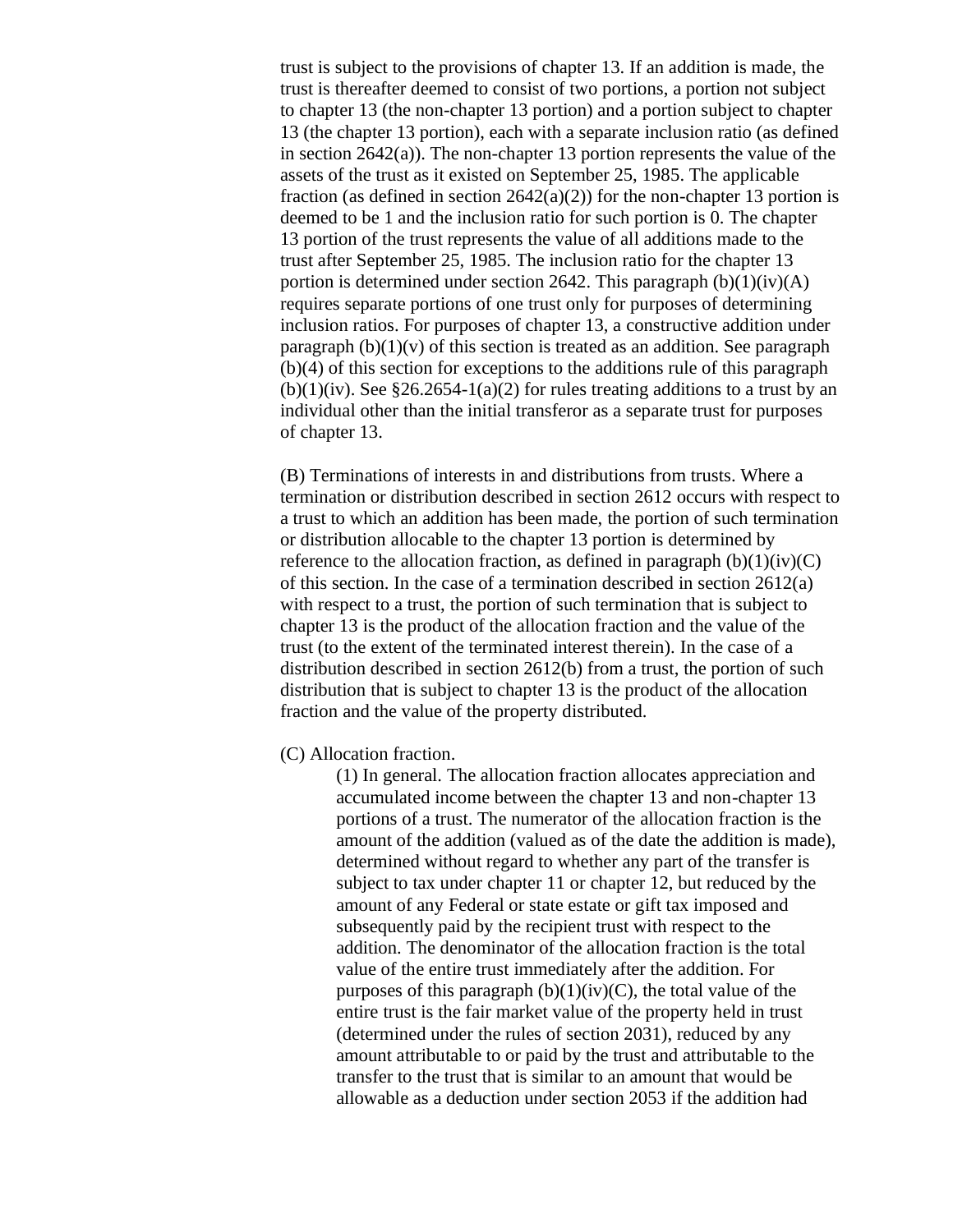occurred at the death of the transferor, and further reduced by the same amount that the numerator was reduced to reflect Federal or state estate or gift tax incurred by and subsequently paid by the recipient trust with respect to the addition. Where there is more than one addition to principal after September 25, 1985, the portion of the trust subject to chapter 13 after each such addition is determined pursuant to a revised fraction. In each case, the numerator of the revised fraction is the sum of the value of the chapter 13 portion of the trust immediately before the latest addition, and the amount of the latest addition. The denominator of the revised fraction is the total value of the entire trust immediately after the addition. If the transfer to the trust is a generationskipping transfer, the numerator and denominator are reduced by the amount of the generation-skipping transfer tax, if any, that is imposed by chapter 13 on the transfer and actually recovered from the trust. The allocation fraction is rounded off to five decimal places (.00001).

(2) Examples. The following examples illustrate the application of paragraph  $(b)(1)(iv)$  of this section. In each of the examples, assume that the recipient trust does not pay any Federal or state transfer tax by reason of the addition.

Example (1). Post September 25, 1985, addition to trust. (i) On August 16, 1980, T established an irrevocable trust. Under the trust instrument, the trustee is required to distribute the entire income annually to T's child, C, for life, then to T's grandchild, GC, for life. Upon GC's death, the remainder is to be paid to GC's issue. On October 1, 1986, when the total value of the entire trust is \$400,000, T transfers \$100,000 to the trust. The allocation fraction is computed as follows:

Value of addition \$100,000

|  |                      | --------              |  |  |
|--|----------------------|-----------------------|--|--|
|  |                      |                       |  |  |
|  | Total value of trust | $$400,000 + $100,000$ |  |  |

(ii) Thus, immediately after the transfer, 20 percent of the value of future generation-skipping transfers under the trust will be subject to chapter 13.

Example (2). Effect of expenses. Assume the same facts as in Example 1, except immediately prior to the transfer on October 1, 1986, the fair market value of the individual assets in the trust totaled \$400,000. Also, assume that the trust had accrued and unpaid debts, expenses, and taxes totaling \$300,000. Assume further that the entire \$300,000 represented amounts that would be deductible under section 2053 if the trust were includible in the transferor's gross estate. The numerator of the allocation fraction is \$100,000 and the denominator of the allocation fraction is  $$200,000$  ((\$400,000 – \$300,000) + \$100,000). Thus, the allocation fraction is .5 (\$100,000/\$200,000) and 50 percent of the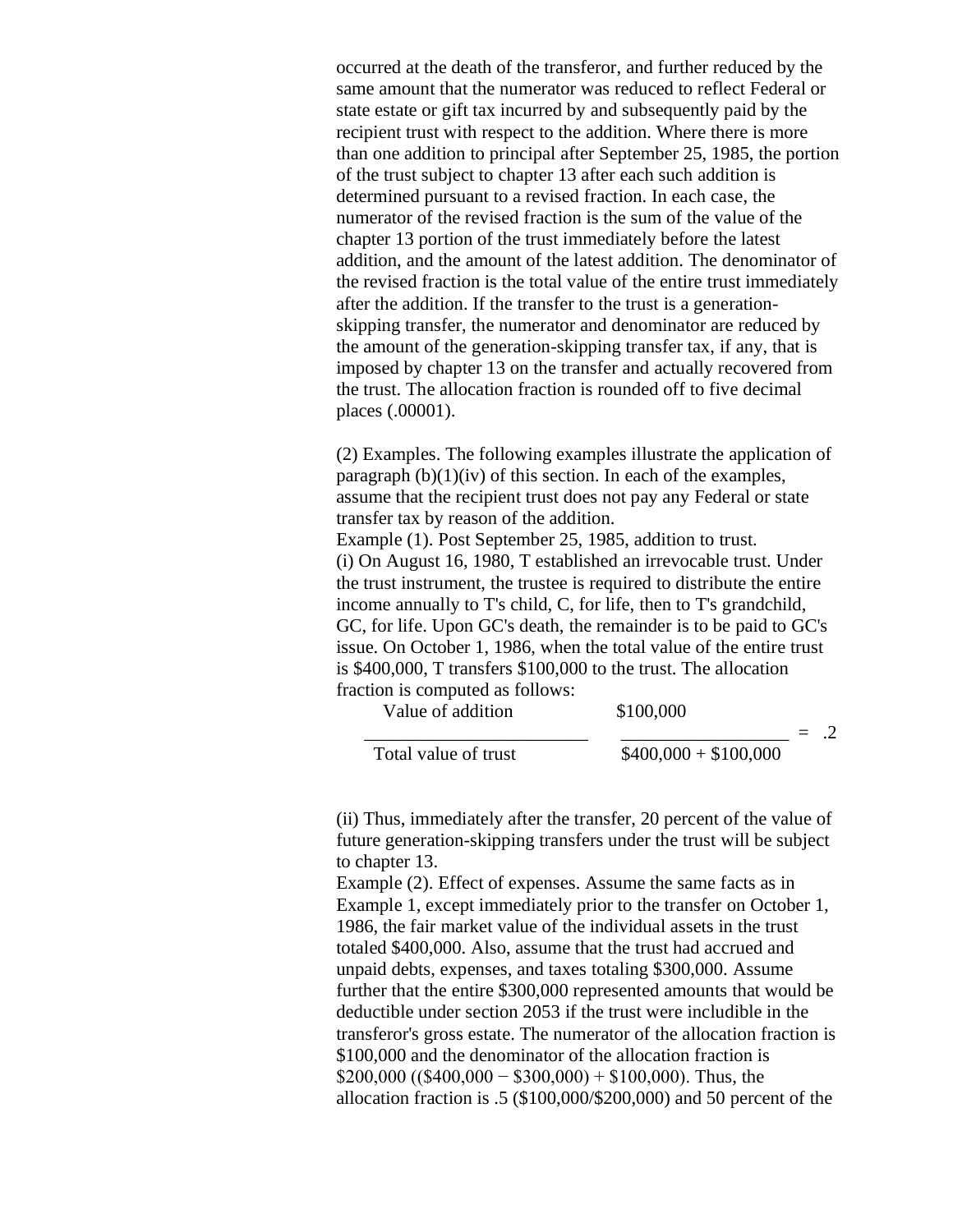value of future generation-skipping transfers will be subject to chapter 13.

Example (3). Multiple additions.

(i) Assume the same facts as in Example 1, except on January 30, 1988, when the total value of the entire trust is \$600,000, T transfers an additional \$40,000 to the trust. Before the transfer, the value of the portion of the trust that was attributable to the prior addition was \$120,000 (\$600,000  $\times$  .2). The new allocation fraction is computed as follows:

Total value of additions

| \$160,000 |         |
|-----------|---------|
|           | $= .25$ |
| \$640,000 |         |
|           |         |

(ii) Thus, immediately after the transfer, 25 percent of the value of future generation-skipping transfers under the trust will be subject to chapter 13.

Example (4). Allocation fraction at time of generation-skipping transfer. Assume the same facts as in Example 3, except on March 1, 1989, when the value of the trust is \$800,000, C dies. A generation-skipping transfer occurs at C's death because of the termination of C's life estate. Therefore,  $$200,000 ($800,000 \times .25)$ is subject to tax under chapter 13.

#### (v) Constructive additions.

(A) Powers of appointment. Except as provided in paragraph  $(b)(1)(v)(B)$ of this section, where any portion of a trust remains in the trust after the post-September 25, 1985, release, exercise, or lapse of a power of appointment over that portion of the trust, and the release, exercise, or lapse is treated to any extent as a taxable transfer under chapter 11 or chapter 12, the value of the entire portion of the trust subject to the power that was released, exercised, or lapsed is treated as if that portion had been withdrawn and immediately retransferred to the trust at the time of the release, exercise, or lapse. The creator of the power will be considered the transferor of the addition except to the extent that the release, exercise, or lapse of the power is treated as a taxable transfer under chapter 11 or chapter 12. See section 26.2652-1 for rules for determining the identity of the transferor of property for purposes of chapter 13.

(B) Special rule for certain powers of appointment. The release, exercise, or lapse of a power of appointment (other than a general power of appointment as defined in section 2041(b)) is not treated as an addition to a trust if-

> (1) Such power of appointment was created in an irrevocable trust that is not subject to chapter 13 under paragraph  $(b)(1)$  of this section; and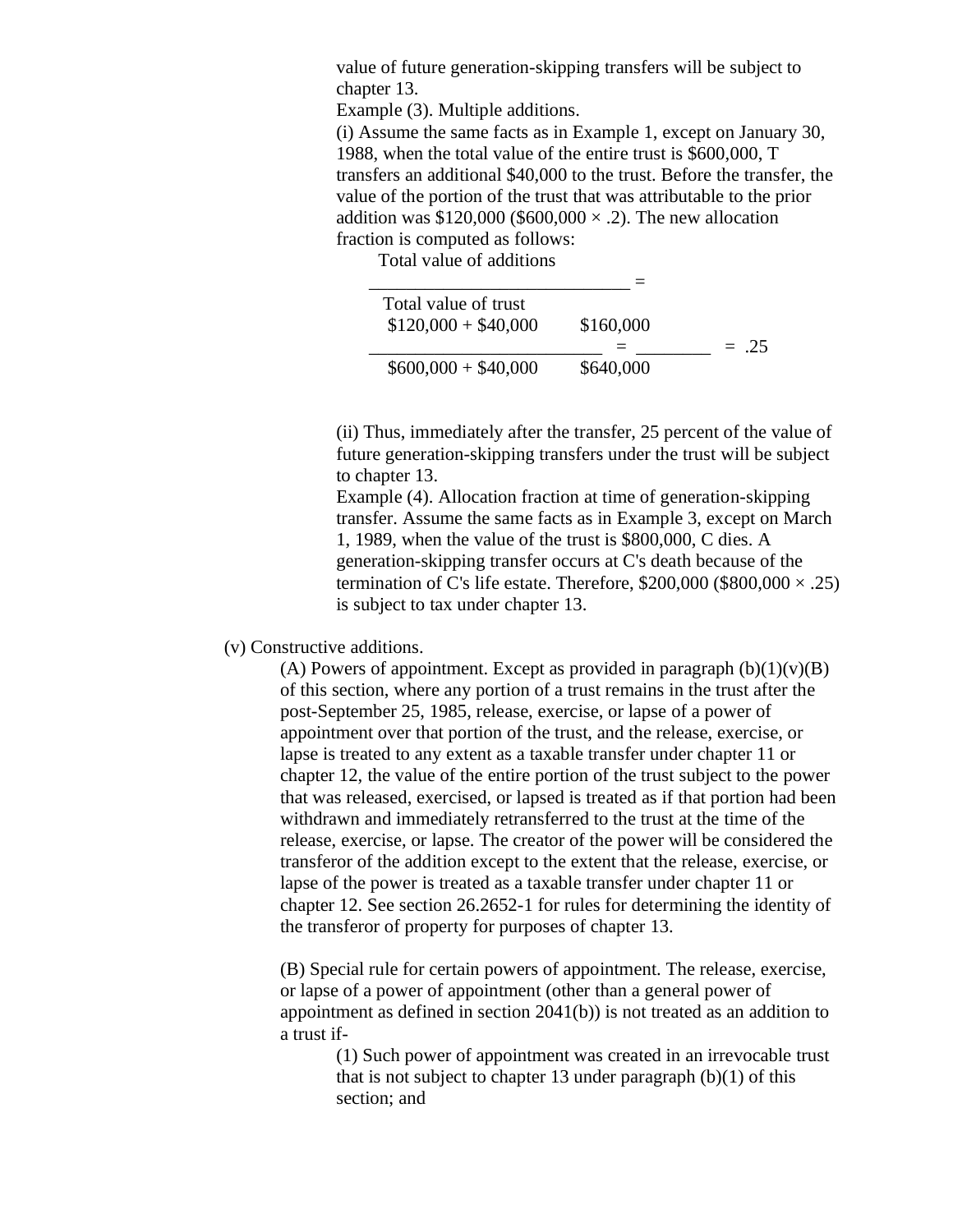(2) In the case of an exercise, the power of appointment is not exercised in a manner that may postpone or suspend the vesting, absolute ownership or power of alienation of an interest in property for a period, measured from the date of creation of the trust, extending beyond any life in being at the date of creation of the trust plus a period of 21 years plus, if necessary, a reasonable period of gestation (the perpetuities period). For purposes of this paragraph  $(b)(1)(v)(B)(2)$ , the exercise of a power of appointment that validly postpones or suspends the vesting, absolute ownership or power of alienation of an interest in property for a term of years that will not exceed 90 years (measured from the date of creation of the trust) will not be considered an exercise that postpones or suspends vesting, absolute ownership or the power of alienation beyond the perpetuities period. If a power is exercised by creating another power, it is deemed to be exercised to whatever extent the second power may be exercised.

(C) Constructive addition if liability is not paid out of trust principal. Where a trust described in paragraph  $(b)(1)$  of this section is relieved of any liability properly payable out of the assets of such trust, the person or entity who actually satisfies the liability is considered to have made a constructive addition to the trust in an amount equal to the liability. The constructive addition occurs when the trust is relieved of liability (e.g., when the right of recovery is no longer enforceable). But see section 26.2652-1(a)(3) for rules involving the application of section 2207A in the case of an election under section 2652(a)(3).

(D) Examples. The following examples illustrate the application of this paragraph  $(b)(1)(v)$ :

Example (1). Lapse of a power of appointment. On June 19, 1980, T established an irrevocable trust with a corpus of \$500,000. The trust instrument provides that the trustee shall distribute the entire income from the trust annually to T's spouse, S, during S's life. At S's death, the remainder is to be distributed to T and S's grandchild, GC. T also gave S a general power of appointment over one-half of the trust assets. On December 21, 1989, when the value of the trust corpus is \$1,500,000, S died without having exercised the general power of appointment. The value of one-half of the trust corpus,  $$750,000 ($1,500,000 \times .5)$  is included in S's gross estate under section 2041(a) and is subject to tax under Chapter 11. Because the value of one-half of the trust corpus is subject to tax under Chapter 11 with respect to S's estate, S is treated as the transferor of that property for purposes of Chapter 13 (see section  $2652(a)(1)(A)$ . For purposes of the generation-skipping transfer tax, the lapse of S's power of appointment is treated as if \$750,000 (\$1,500,000  $\times$ .5) had been distributed to S and then transferred back to the trust. Thus, S is considered to have added \$750,000 (\$1,500,000  $\times$  .5) to the trust at the date of S's death. Because this constructive addition occurred after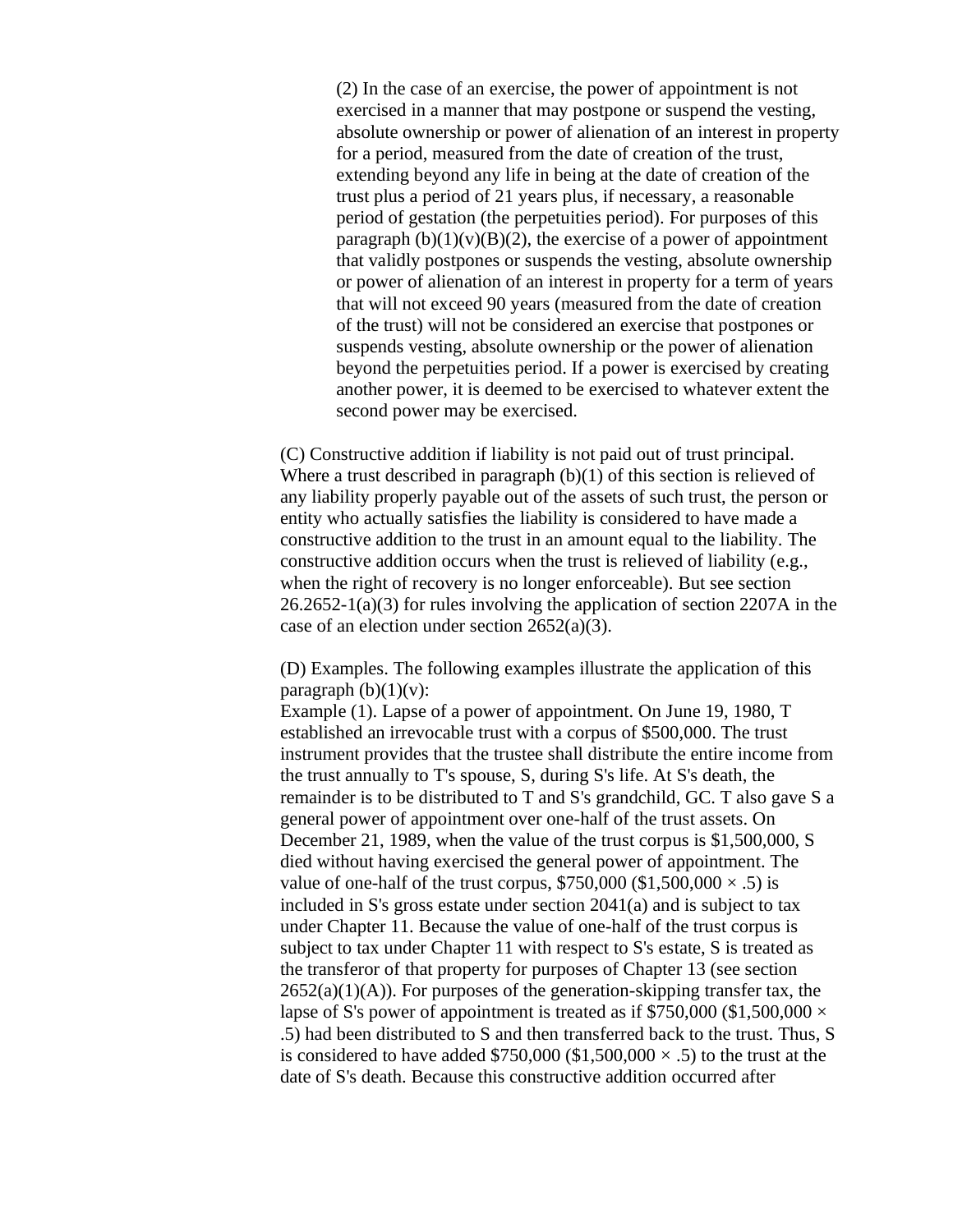September 25, 1985, 50 percent of the corpus of the trust became subject to Chapter 13 at S's death.

Example (2). Multiple actual additions. On June 19, 1980, T established an irrevocable trust with a principal of \$500,000. The trust instrument provides that the trustee shall distribute the entire income from the trust annually to T's spouse, S, during S's life. At S's death, the remainder is to be distributed to GC, the grandchild of T and S. On October 1, 1985, when the trust assets were valued at \$800,000, T added \$200,000 to the trust. After the transfer on October 1, 1985, the allocation fraction was .2 (\$200,000/\$1,000,000). On December 21, 1989, when the value of the trust principal is \$1,000,000, T adds \$1,000,000 to the trust. After this addition, the new allocation fraction is 0.6 (\$1,200,000/\$2,000,000). The numerator of the fraction is the value of that portion of trust assets that were subject to chapter 13 immediately prior to the addition (by reason of the first addition),  $$200,000$  (.2  $\times$  \$1,000,000), plus the value of the second transfer, \$1,000,000, which equals \$1,200,000. The denominator of the fraction, \$2,000,000, is the total value of the trust assets immediately after the second transfer. Thus, 60 percent of the principal of the trust becomes subject to chapter 13.

Example (3). Entire portion of trust subject to lapsed power is treated as an addition. On September 25, 1985, B possessed a general power of appointment over the assets of an irrevocable trust that had been created by T in 1980. Under the terms of the trust, B's power lapsed on July 20, 1987. For Federal gift tax purposes, B is treated as making a gift of ninetyfive percent  $(100\% - 5\%)$  of the value of the principal (see section 2514). However, because the entire trust was subject to the power of appointment, 100 percent (that portion of the trust subject to the power) of the assets of the trust are treated as a constructive addition. Thus, the entire amount of all generation-skipping transfers occurring pursuant to the trust instrument after July 20, 1987, are subject to chapter 13. Example (4). Exercise of power of appointment in favor of another trust. On March 1, 1985, T established an irrevocable trust as defined in paragraph  $(b)(1)(ii)$  of this section. Under the terms of the trust instrument, the trustee is required to distribute the entire income annually to T's child, C, for life, then to T's grandchild, GC, for life. GC has the power to appoint any or all of the trust assets to Trust 2 which is an irrevocable trust (as defined in paragraph  $(b)(1)(ii)$  of this section) that was established on August 1, 1985. The terms of Trust 2's governing instrument provide that the trustee shall pay income to T's great grandchild, GGC, for life. Upon GGC's death, the remainder is to be paid to GGC's issue. GGC was alive on March 1, 1985, when Trust 1 was created. C died on April 1, 1986. On July 1, 1987, GC exercised the power of appointment. The exercise of GC's power does not subject future transfers from Trust 2 to tax under chapter 13 because the exercise of the power in favor of Trust 2 does not suspend the vesting, absolute ownership, or power of alienation of an interest in property for a period, measured from the date of creation of Trust 1, extending beyond the life of GGC (a beneficiary under Trust 2 who was in being at the date of creation of Trust 1) plus a period of 21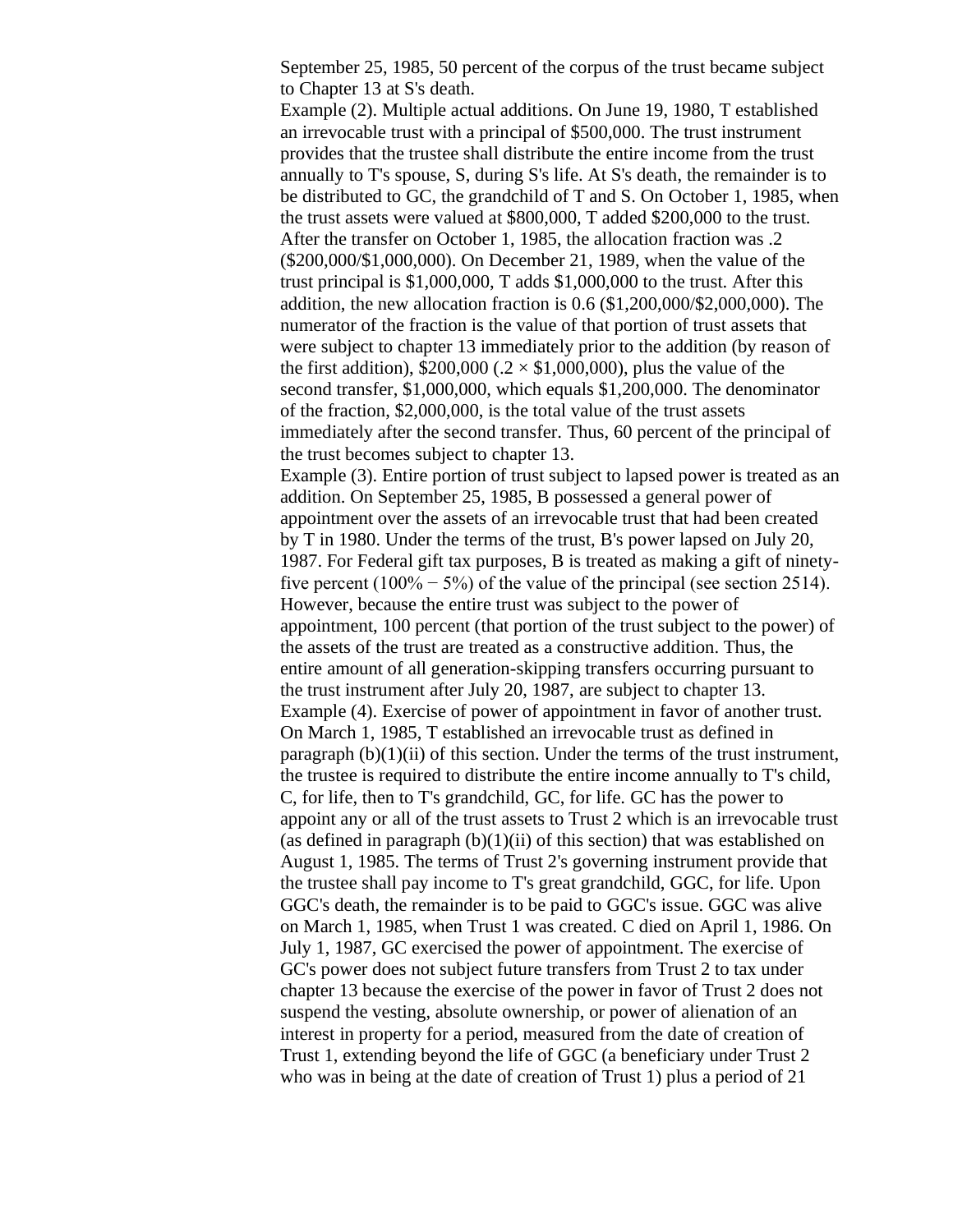years. The result would be the same if Trust 2 had been created after the effective date of chapter 13.

Example (5). Exercise of power of appointment in favor of another trust. Assume the same facts as in Example 4, except that GGC was born on March 28, 1986. The valid exercise of GC's power in favor of Trust 2 causes the principal of Trust 1 to be subject to chapter 13, because GGC was not born until after the creation of Trust 1. Thus, such exercise may suspend the vesting, absolute ownership, or power of alienation of an interest in the trust principal for a period, measured from the date of creation of Trust 1, extending beyond the life of GGC (a beneficiary under Trust 2 who was not a life in being at the date of creation of Trust 1). Example (6). Extension for the longer of two periods. Prior to the effective date of chapter 13, GP established an irrevocable trust under which the trust income was to be paid to GP's child, C, for life. C was given a testamentary power to appoint the remainder in further trust for the benefit of C's issue. In default of C's exercise of the power, the remainder was to pass to charity. C died on February 3, 1995, survived by a child who was alive when GP established the trust. C exercised the power in a manner that validly extends the trust in favor of C's issue until the later of May 15, 2064 (80 years from the date the trust was created), or the death of C's child plus 21 years. C's exercise of the power is a constructive addition to the trust because the exercise may extend the trust for a period longer than the permissible periods of either the life of C's child (a life in being at the creation of the trust) plus 21 years or a term not more than 90 years measured from the creation of the trust. On the other hand, if C's exercise of the power could extend the trust based only on the life of C's child plus 21 years or only for a term of 80 years from the creation of the trust (but not the later of the two periods) then the exercise of the power would not have been a constructive addition to the trust. Example (7). Extension for the longer of two periods. The facts are the same as in Example 6 except local law provides that the effect of C's

exercise is to extend the term of the trust until May 15, 2064, whether or not C's child predeceases that date by more than 21 years. C's exercise is not a constructive addition to the trust because C exercised the power in a manner that cannot postpone or suspend vesting, absolute ownership, or power of alienation for a term of years that will exceed 90 years. The result would be the same if the effect of C's exercise is either to extend the term of the trust until 21 years after the death of C's child or to extend the term of the trust until the first to occur of May 15, 2064 or 21 years after the death of C's child.

(vi) Appreciation and income. Except to the extent that the provisions of paragraphs  $(b)(1)(iv)$  and  $(v)$  of this section allocate subsequent appreciation and accumulated income between the original trust and additions thereto, appreciation in the value of the trust and undistributed income added thereto are not considered an addition to the principal of a trust.

(2) Transition rule for wills or revocable trusts executed before October 22, 1986.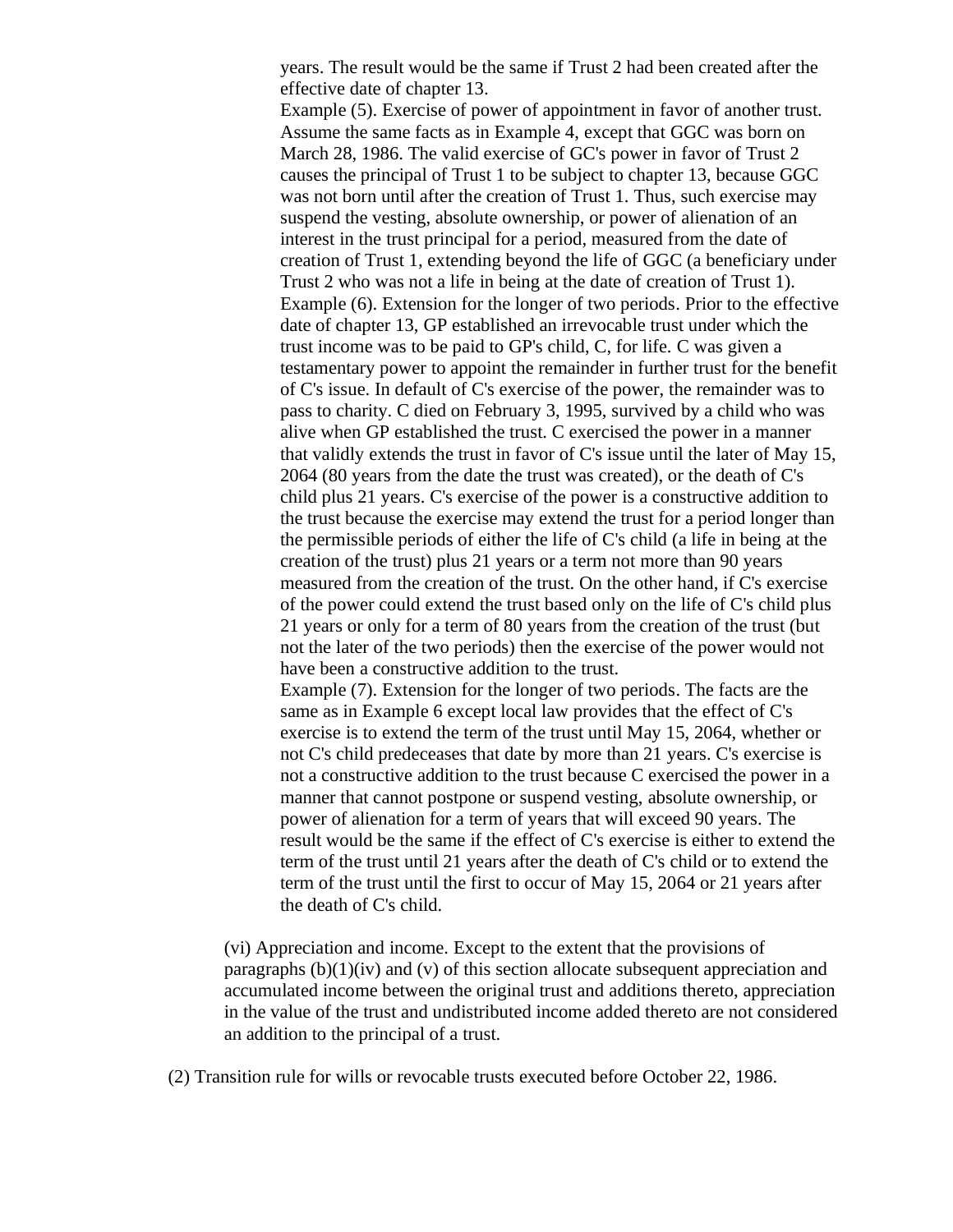(i) In general. The provisions of chapter 13 do not apply to any generationskipping transfer under a will or revocable trust executed before October 22, 1986, provided that-

(A) The document in existence on October 21, 1986, is not amended at any time after October 21, 1986, in any respect which results in the creation of, or an increase in the amount of, a generation-skipping transfer;

(B) In the case of a revocable trust, no addition is made to the revocable trust after October 21, 1986, that results in the creation of, or an increase in the amount of, a generation-skipping transfer; and

(C) The decedent dies before January 1, 1987.

(ii) Revocable trust defined. For purposes of this section, the term revocable trust means any trust (as defined in section 2652(b)) except to the extent that, on October 22, 1986, the trust-

(A) Was an irrevocable trust described in paragraph  $(b)(1)$  of this section; or

(B) Would have been an irrevocable trust described in paragraph (b)(1) of this section had it not been created or become irrevocable after September 25, 1985, and before October 22, 1986.

(iii) Will or revocable trust containing qualified terminable interest property. The rules contained in paragraph  $(b)(1)(iii)$  of this section apply to any will or revocable trust within the scope of the transition rule of this paragraph (b)(2).

(iv) Amendments to will or revocable trust. For purposes of this paragraph  $(b)(2)$ , an amendment to a will or a revocable trust in existence on October 21, 1986, is not considered to result in the creation of, or an increase in the amount of, a generation-skipping transfer where the amendment is-

(A) Basically administrative or clarifying in nature and only incidentally increases the amount transferred; or

(B) Designed to ensure that an existing bequest or transfer qualifies for the applicable marital or charitable deduction for estate, gift, or generationskipping transfer tax purposes and only incidentally increases the amount transferred to a skip person or to a generation-skipping trust.

(v) Creation of, or increase in the amount of, a GST. In determining whether a particular amendment to a will or revocable trust creates, or increases the amount of, a generation-skipping transfer for purposes of this paragraph (b)(2), the effect of the instrument(s) in existence on October 21, 1986, is measured against the effect of the instrument(s) in existence on the date of death of the decedent or on the date of any prior generation-skipping transfer. If the effect of an amendment cannot be immediately determined, it is deemed to create, or increase the amount of, a generation-skipping transfer until a determination can be made.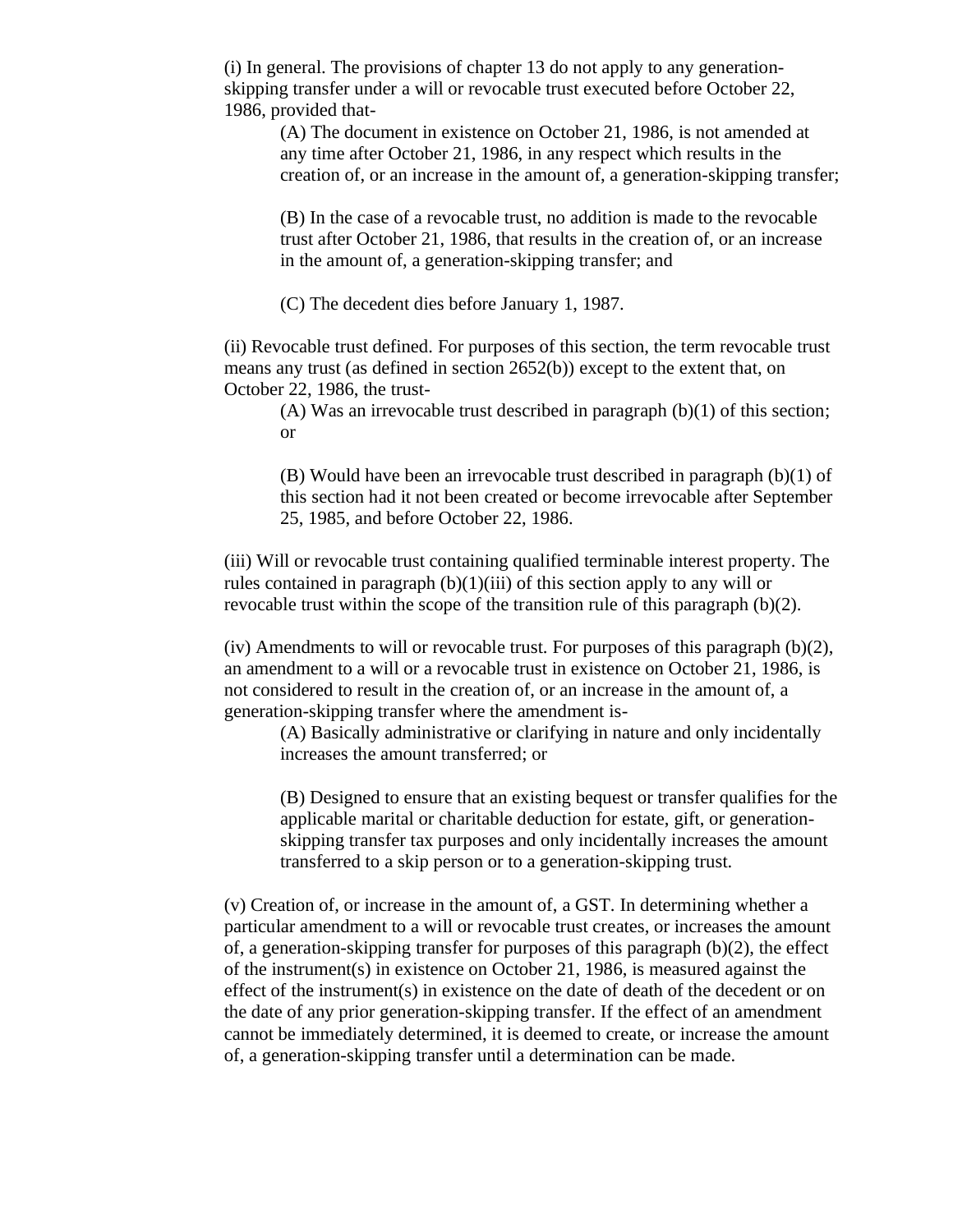(vi) Additions to revocable trusts. Any addition made after October 21, 1986, but before the death of the settlor, to a revocable trust subjects all subsequent generation-skipping transfers under the trust to the provisions of chapter 13. Any addition made to a revocable trust after the death of the settlor (if the settlor dies before January 1, 1987) is treated as an addition to an irrevocable trust. See paragraph  $(b)(1)(v)$  of this section for rules involving constructive additions to trusts. See paragraph  $(b)(1)(v)(B)$  of this section for rules providing that certain transfers to trusts are not treated as additions for purposes of this section.

(vii) Examples. The following examples illustrate the application of paragraph  $(b)(2)(iv)$  of this section:

(A) Facts applicable to Examples 1 through 5. In each of Examples 1 through 5 assume that T executed a will prior to October 22, 1986, and that T dies on December 31, 1986.

Example (1). Administrative change. On November 1, 1986, T executes a codicil to T's will removing one of the co-executors named in the will. Although the codicil may have the effect of lowering administrative costs and thus increasing the amount transferred, it is considered administrative in nature and thus does not cause generation-skipping transfers under the will to be subject to chapter 13. Example (2). Effect of amendment not immediately determinable. On November 1, 1986, T executes a codicil to T's will revoking a bequest of \$100,000 to C, a non-skip person (as defined under section 2613(b)) and causing that amount to be added to a residuary trust held for a skip person. The amendment is deemed to increase the amount of a generation-skipping transfer and prevents any transfers under the will from qualifying under paragraph  $(b)(2)(i)$  of this section. If, however, C dies before T and under local law the property would have been added to the residue in any event because the bequest would have lapsed, the codicil is not considered an amendment that increases the amount of a generationskipping transfer.

Example (3). Refund of tax paid because of amendment. T's will provided that an amount equal to the maximum allowable marital deduction would pass to T's spouse with the residue of the estate passing to a trust established for the benefit of skip persons. On October 23, 1986, the will is amended to provide that the marital share passing to T's spouse shall be the lesser of the maximum allowable marital deduction or the minimum amount that will result in no estate tax liability for T's estate. The amendment may increase the amount of a generation-skipping transfer. Therefore, any generation-skipping transfers under the will are subject to tax under chapter 13. If it becomes apparent that the amendment does not increase the amount of a generation-skipping transfer, a claim for refund may be filed with respect to any generation-skipping transfer tax that was paid within the period set forth in section 6511. For example, it would become apparent that the amendment did not result in an increase in the residue if it is subsequently determined that the maximum marital deduction and the minimum amount that will result in no estate tax liability are equal in amount.

Example (4). An amendment that increases a generation-skipping transfer causes complete loss of exempt status. T's will provided for the creation of two trusts for the benefit of skip persons. On November 1, 1986, T executed a codicil to the will specifically increasing the amount of a generation-skipping transfer under the will. All transfers made pursuant to the will or either of the trusts created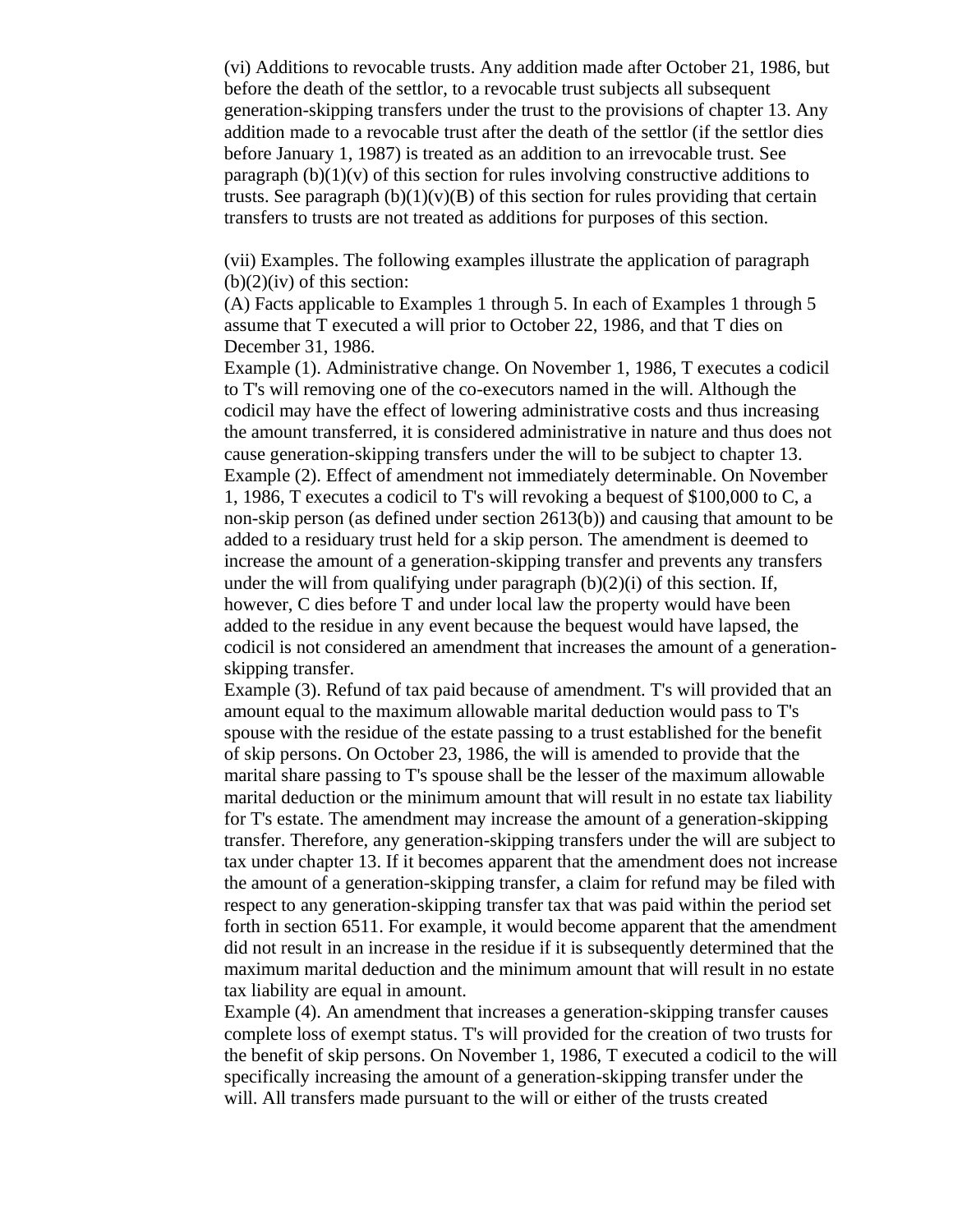thereunder are precluded from qualifying under the transition rule of paragraph (b)(2)(i) of this section and are subject to tax under chapter 13.

Example (5). Corrective action effective. Assume that T in Example 4 later executes a second codicil deleting the increase to the generation-skipping transfer. Because the provision increasing a generation-skipping transfer does not become effective, it is not considered an amendment to a will in existence on October 22, 1986.

(B) Facts applicable to Examples 6 through 8. T created a trust on September 30, 1985, in which T retained the power to revoke the transfer at any time prior to T's death. The trust provided that, upon the death of T, the income was to be paid to T's spouse, W, for life and then to A, B, and C, the children of T's sibling, S, in equal shares for life, with one-third of the principal to be distributed per stirpes to each child's surviving issue upon the death of the child. The trustee has the power to make discretionary distributions of trust principal to T's sibling, S.

Example (6). Amendment that affects only a person who is not a skip person. A became disabled, and T modified the trust on December 1, 1986, to increase A's share of the income. Since the amendment does not result in the creation of, or increase in the amount of, a generation-skipping transfer, transfers pursuant to the trust are not subject to chapter 13.

Example (7). Amendment that adds a skip person. Assume that T amends the trust to add T's grandchild, D, as an income beneficiary. The trust will be subject to the provisions of chapter 13 because the amendment creates a generation-skipping transfer.

Example (8). Refund of tax paid during interim period when effect of amendment is not determinable. Assume that T amends the trust to provide that the issue of S are to take a one-fourth share of the principal per stirpes upon S's death. Because the distribution to be made upon S's death may involve skip persons, the amendment is considered an amendment that creates or increases the amount of a generation-skipping transfer until a determination can be made. Accordingly, any distributions from (or terminations of interests in) such trust are subject to chapter 13 until it is determined that no skip person has been added to the trust. At that time, a claim for refund may be filed within the period set forth in section 6511 with respect to any generation-skipping transfer tax that was paid.

(3) Transition rule in the case of mental incompetency.

(i) In general. If an individual was under a mental disability to change the disposition of his or her property continuously from October 22, 1986, until the date of his or her death, the provisions of chapter 13 do not apply to any generation-skipping transfer-

(A) Under a trust (as defined in section 2652(b)) to the extent such trust consists of property, or the proceeds of property, the value of which was included in the gross estate of the individual (other than property transferred by or on behalf of the individual during the individual's life after October 22, 1986); or

(B) Which is a direct skip (other than a direct skip from a trust) that occurs by reason of the death of the individual.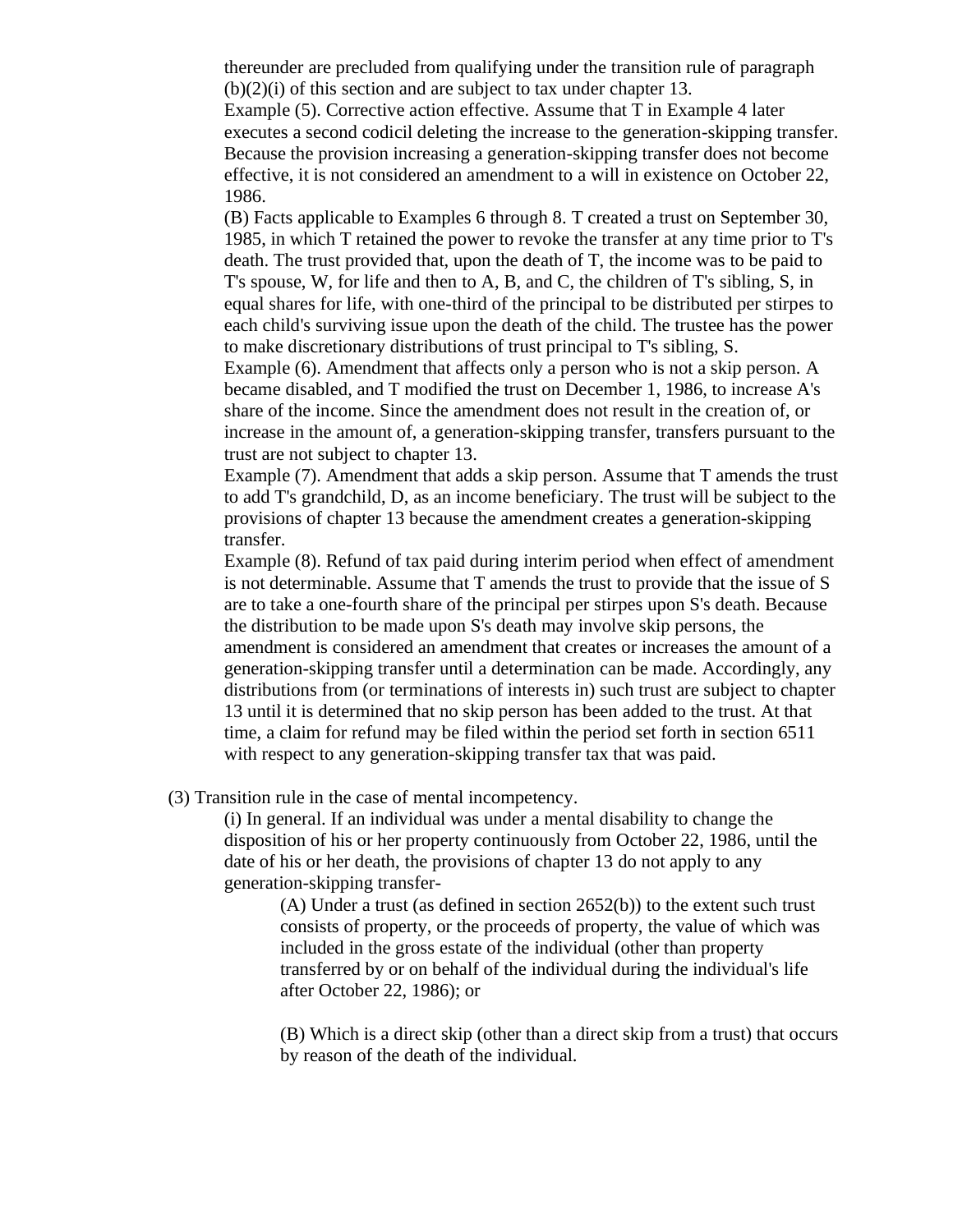(ii) Mental disability defined. For purposes of this paragraph  $(b)(2)$ , the term mental disability means mental incompetence to execute an instrument governing the disposition of the individual's property, whether or not there was an adjudication of incompetence and regardless of whether there has been an appointment of a guardian, fiduciary, or other person charged with either the care of the individual or the care of the individual's property.

(iii) Decedent who has not been adjudged mentally incompetent.

(A) If there has not been a court adjudication that the decedent was mentally incompetent on or before October 22, 1986, the executor must file, with Form 706, either-

> (1) A certification from a qualified physician stating that the decedent was-

> > (i) mentally incompetent at all times on and after October 22, 1986; and

(ii) did not regain competence to modify or revoke the terms of the trust or will prior to his or her death; or

(2) Sufficient other evidence demonstrating that the decedent was mentally incompetent at all times on and after October 22, 1986, as well as a statement explaining why no certification is available from a physician; and

(3) Any judgement or decree relating to the decedent's incompetency that was made after October 22, 1986.

(B) Such items in paragraphs  $(b)(3)(iii)(A)(1)$ ,  $(2)$ , and  $(3)$  of this section will be considered relevant, but not determinative, in establishing the decedent's state of competency.

(iv) Decedent who has been adjudged mentally incompetent. If the decedent has been adjudged mentally incompetent on or before October 22, 1986, a copy of the judgment or decree, and any modification thereof, must be filed with the Form 706.

(v) Rule applies even if another person has power to change trust terms. In the case of a transfer from a trust, this paragraph (b)(3) applies even though a person charged with the care of the decedent or the decedent's property has the power to revoke or modify the terms of the trust, provided that the power is not exercised after October 22, 1986, in a manner that creates, or increases the amount of, a generation-skipping transfer. See paragraph (b)(2)(iv) of this section for rules concerning amendments that create or increase the amount of a generationskipping transfer.

(vi) Example. The following example illustrates the application of paragraph  $(b)(3)(v)$  of this section:

Example. T was mentally incompetent on October 22, 1986, and remained so until death in 1993. Prior to becoming incompetent, T created a revocable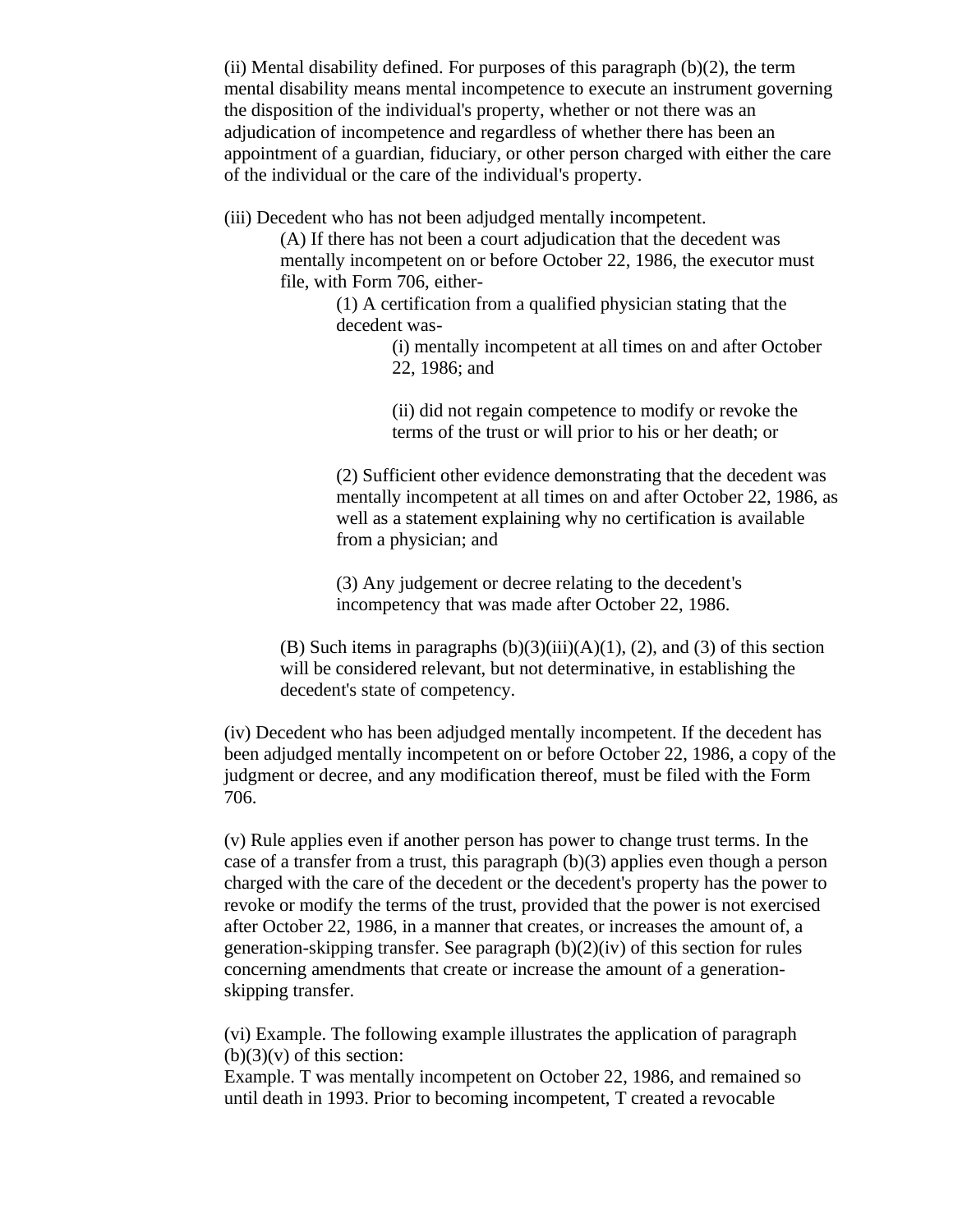generation-skipping trust that was includible in T's gross estate. Prior to October 22, 1986, the appropriate court issued an order under which P, who was thereby charged with the care of T's property, had the power to modify or revoke the revocable trust. Although P exercised the power after October 22, 1986, and while T was incompetent, the power was not exercised in a manner that created, or increased the amount of, a generation-skipping transfer. Thus, the existence and exercise of P's power did not cause the trust to lose its exempt status under paragraph (b)(3) of this section. The result would be the same if the court order was issued after October 22, 1986.

(4) Retention of trust's exempt status in the case of modifications, etc..

(i) In general. This paragraph (b)(4) provides rules for determining when a modification, judicial construction, settlement agreement, or trustee action with respect to a trust that is exempt from the generation-skipping transfer tax under paragraph  $(b)(1)$ ,  $(2)$ , or  $(3)$  of this section (hereinafter referred to as an exempt trust) will not cause the trust to lose its exempt status. In general, unless specifically provided otherwise, the rules contained in this paragraph are applicable only for purposes of determining whether an exempt trust retains its exempt status for generation-skipping transfer tax purposes. Thus (unless specifically noted), the rules do not apply in determining, for example, whether the transaction results in a gift subject to gift tax, or may cause the trust to be included in the gross estate of a beneficiary, or may result in the realization of gain for purposes of section 1001.

> (A) Discretionary powers. The distribution of trust principal from an exempt trust to a new trust or retention of trust principal in a continuing trust will not cause the new or continuing trust to be subject to the provisions of chapter 13, if-

> > (1) Either-

(i) The terms of the governing instrument of the exempt trust authorize distributions to the new trust or the retention of trust principal in a continuing trust, without the consent or approval of any beneficiary or court; or

(ii) at the time the exempt trust became irrevocable, state law authorized distributions to the new trust or retention of principal in the continuing trust, without the consent or approval of any beneficiary or court; and

(2) The terms of the governing instrument of the new or continuing trust do not extend the time for vesting of any beneficial interest in the trust in a manner that may postpone or suspend the vesting, absolute ownership, or power of alienation of an interest in property for a period, measured from the date the original trust became irrevocable, extending beyond any life in being at the date the original trust became irrevocable plus a period of 21 years, plus if necessary, a reasonable period of gestation. For purposes of this paragraph  $(b)(4)(i)(A)$ , the exercise of a trustee's distributive power that validly postpones or suspends the vesting, absolute ownership, or power of alienation of an interest in property for a term of years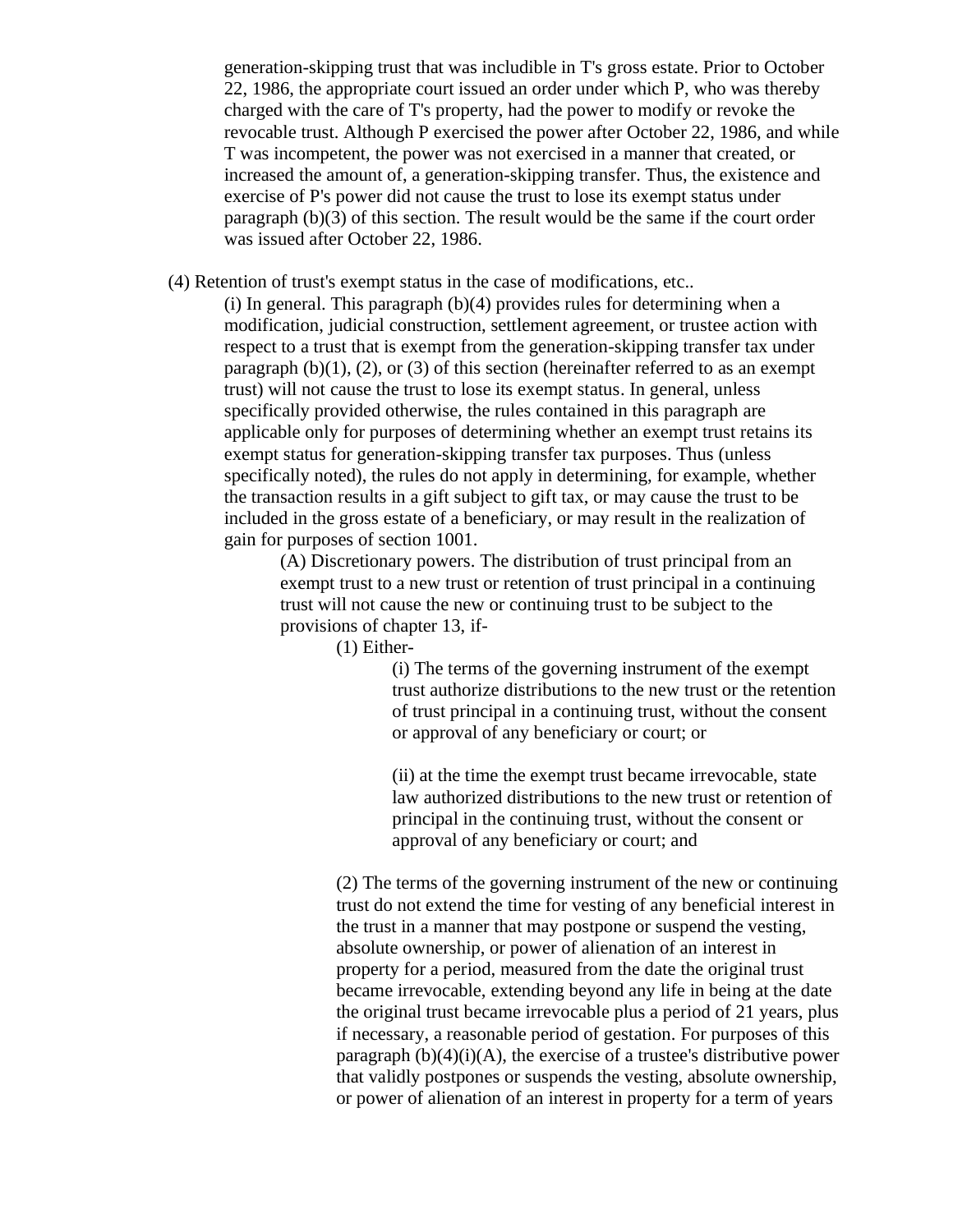that will not exceed 90 years (measured from the date the original trust became irrevocable) will not be considered an exercise that postpones or suspends vesting, absolute ownership, or the power of alienation beyond the perpetuities period. If a distributive power is exercised by creating another power, it is deemed to be exercised to whatever extent the second power may be exercised.

(B) Settlement. A court-approved settlement of a bona fide issue regarding the administration of the trust or the construction of terms of the governing instrument will not cause an exempt trust to be subject to the provisions of chapter 13, if-

(1) The settlement is the product of arm's length negotiations; and

(2) The settlement is within the range of reasonable outcomes under the governing instrument and applicable state law addressing the issues resolved by the settlement. A settlement that results in a compromise between the positions of the litigating parties and reflects the parties' assessments of the relative strengths of their positions is a settlement that is within the range of reasonable outcomes.

(C) Judicial construction. A judicial construction of a governing instrument to resolve an ambiguity in the terms of the instrument or to correct a scrivener's error will not cause an exempt trust to be subject to the provisions of chapter 13, if-

(1) The judicial action involves a bona fide issue; and

(2) The construction is consistent with applicable state law that would be applied by the highest court of the state.

## (D) Other changes.

(1) A modification of the governing instrument of an exempt trust (including a trustee distribution, settlement, or construction that does not satisfy paragraph  $(b)(4)(i)(A)$ ,  $(B)$ , or  $(C)$  of this section) by judicial reformation, or nonjudicial reformation that is valid under applicable state law, will not cause an exempt trust to be subject to the provisions of chapter 13, if the modification does not shift a beneficial interest in the trust to any beneficiary who occupies a lower generation (as defined in section 2651) than the person or persons who held the beneficial interest prior to the modification, and the modification does not extend the time for vesting of any beneficial interest in the trust beyond the period provided for in the original trust.

(2) For purposes of this section, a modification of an exempt trust will result in a shift in beneficial interest to a lower generation beneficiary if the modification can result in either an increase in the amount of a GST transfer or the creation of a new GST transfer. To determine whether a modification of an irrevocable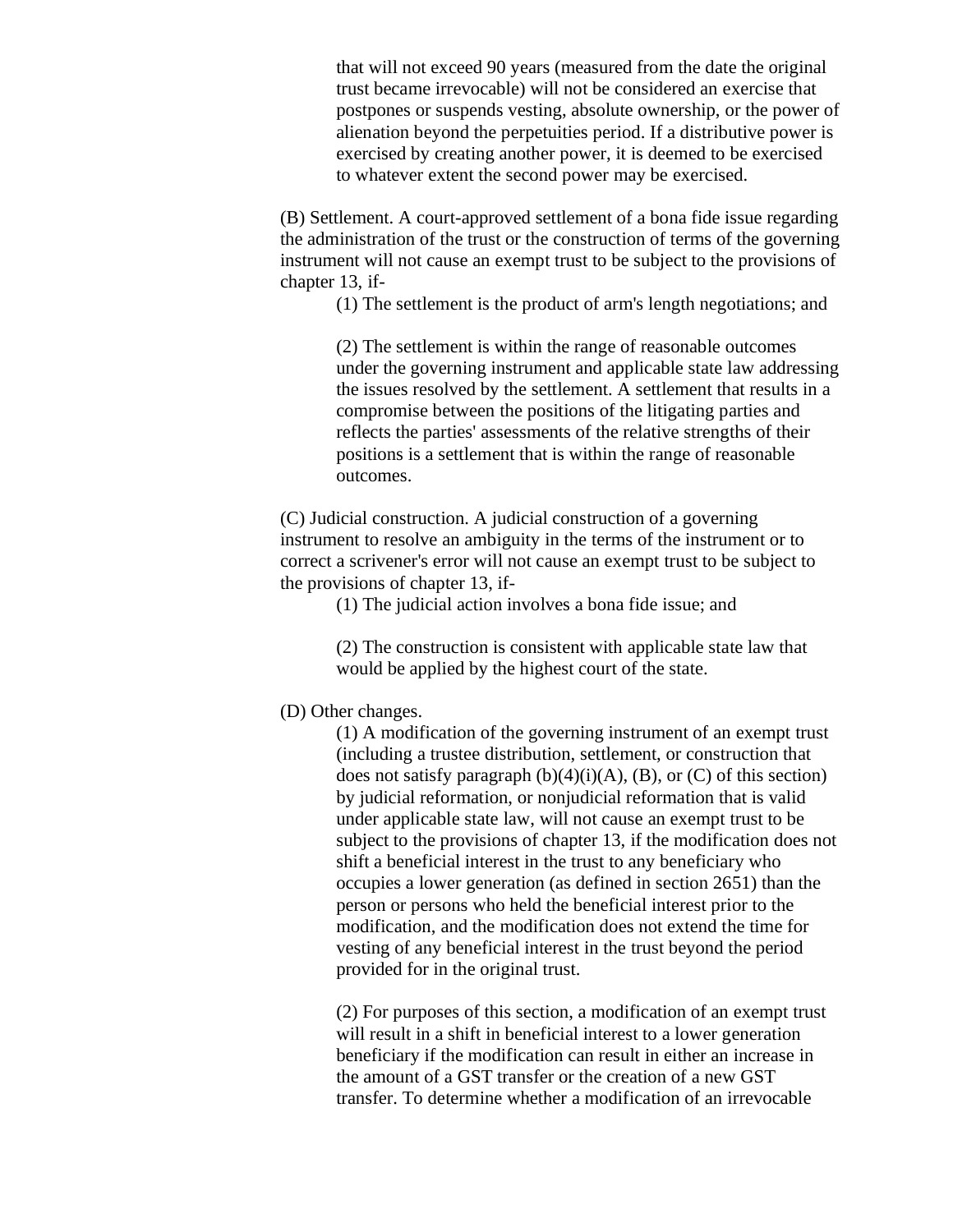trust will shift a beneficial interest in a trust to a beneficiary who occupies a lower generation, the effect of the instrument on the date of the modification is measured against the effect of the instrument in existence immediately before the modification. If the effect of the modification cannot be immediately determined, it is deemed to shift a beneficial interest in the trust to a beneficiary who occupies a lower generation (as defined in section 2651) than the person or persons who held the beneficial interest prior to the modification. A modification that is administrative in nature that only indirectly increases the amount transferred (for example, by lowering administrative costs or income taxes) will not be considered to shift a beneficial interest in the trust. In addition, administration of a trust in conformance with applicable local law that defines the term income as a unitrust amount (or permits a right to income to be satisfied by such an amount) or that permits the trustee to adjust between principal and income to fulfill the trustee's duty of impartiality between income and principal beneficiaries will not be considered to shift a beneficial interest in the trust, if applicable local law provides for a reasonable apportionment between the income and remainder beneficiaries of the total return of the trust and meets the requirements of §1.643(b)-1 of this chapter.

(E) Examples. The following examples illustrate the application of this paragraph (b)(4). In each example, assume that the trust established in 1980 was irrevocable for purposes of paragraph  $(b)(1)(ii)$  of this section and that there have been no additions to any trust after September 25, 1985. The examples are as follows:

Example (1). Trustee's power to distribute principal authorized under trust instrument. In 1980, Grantor established an irrevocable trust (Trust) for the benefit of Grantor's child, A, A's spouse, and A's issue. At the time Trust was established, A had two children, B and C. A corporate fiduciary was designated as trustee. Under the terms of Trust, the trustee has the discretion to distribute all or part of the trust income to one or more of the group consisting of A, A's spouse or A's issue. The trustee is also authorized to distribute all or part of the trust principal to one or more trusts for the benefit of A, A's spouse, or A's issue under terms specified by the trustee in the trustee's discretion. Any trust established under Trust, however, must terminate 21 years after the death of the last child of A to die who was alive at the time Trust was executed. Trust will terminate on the death of A, at which time the remaining principal will be distributed to A's issue, per stirpes. In 2002, the trustee distributes part of Trust's principal to a new trust for the benefit of B and C and their issue. The new trust will terminate 21 years after the death of the survivor of B and C, at which time the trust principal will be distributed to the issue of B and C, per stirpes. The terms of the governing instrument of Trust authorize the trustee to make the distribution to a new trust without the consent or approval of any beneficiary or court. In addition, the terms of the governing instrument of the new trust do not extend the time for vesting of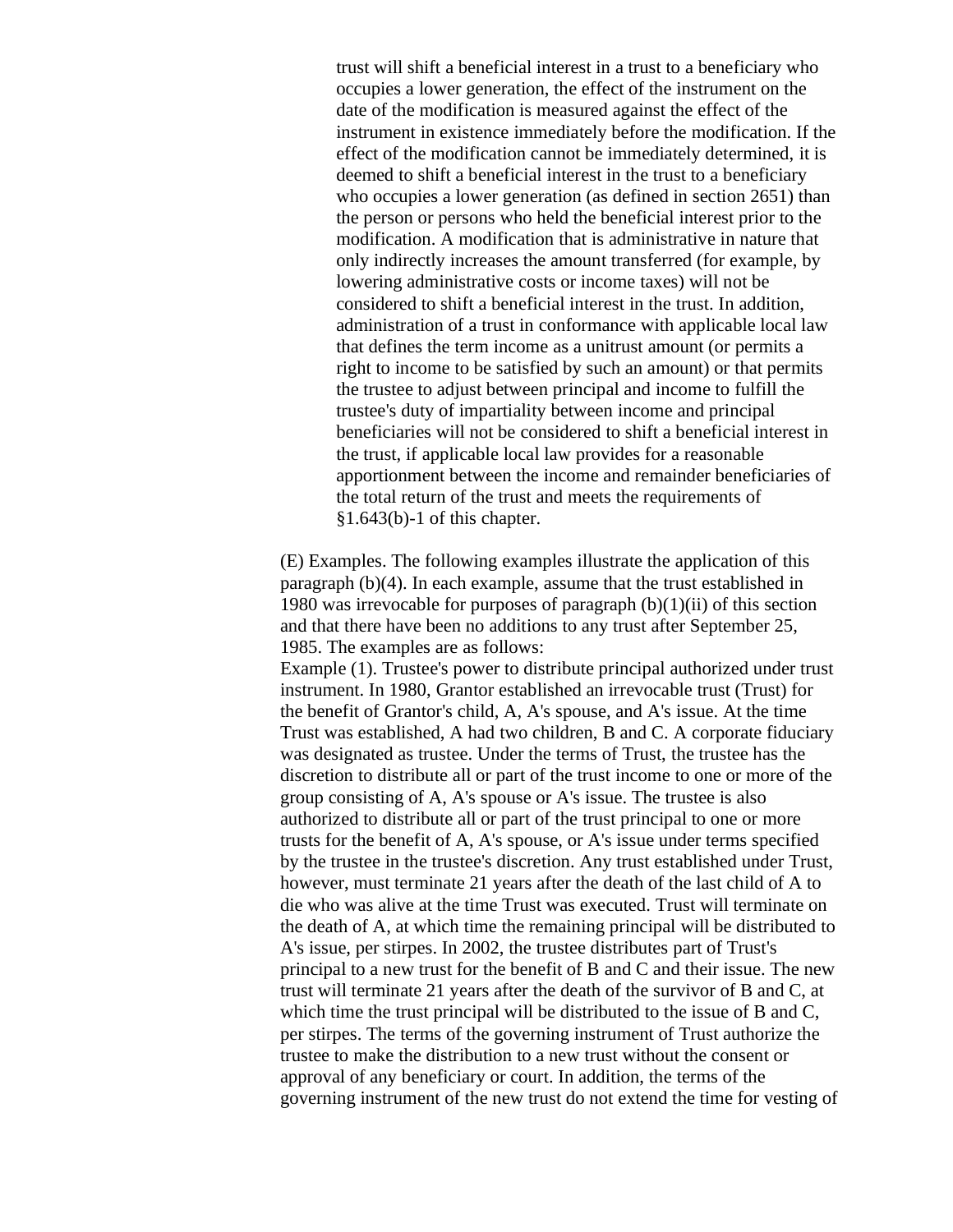any beneficial interest in a manner that may postpone or suspend the vesting, absolute ownership or power of alienation of an interest in property for a period, measured from the date of creation of Trust, extending beyond any life in being at the date of creation of Trust plus a period of 21 years, plus if necessary, a reasonable period of gestation. Therefore, neither Trust nor the new trust will be subject to the provisions of chapter 13 of the Internal Revenue Code.

Example (2). Trustee's power to distribute principal pursuant to state statute. In 1980, Grantor established an irrevocable trust (Trust) for the benefit of Grantor's child, A, A's spouse, and A's issue. At the time Trust was established, A had two children, B and C. A corporate fiduciary was designated as trustee. Under the terms of Trust, the trustee has the discretion to distribute all or part of the trust income or principal to one or more of the group consisting of A, A's spouse or A's issue. Trust will terminate on the death of A, at which time, the trust principal will be distributed to A's issue, per stirpes. Under a state statute enacted after 1980 that is applicable to Trust, a trustee who has the absolute discretion under the terms of a testamentary instrument or irrevocable inter vivos trust agreement to invade the principal of a trust for the benefit of the income beneficiaries of the trust, may exercise the discretion by appointing so much or all of the principal of the trust in favor of a trustee of a trust under an instrument other than that under which the power to invade is created, or under the same instrument. The trustee may take the action either with consent of all the persons interested in the trust but without prior court approval, or with court approval, upon notice to all of the parties. The exercise of the discretion, however, must not reduce any fixed income interest of any income beneficiary of the trust and must be in favor of the beneficiaries of the trust. Under state law prior to the enactment of the state statute, the trustee did not have the authority to make distributions in trust. In 2002, the trustee distributes one-half of Trust's principal to a new trust that provides for the payment of trust income to A for life and further provides that, at A's death, one-half of the trust remainder will pass to B or B's issue and one-half of the trust will pass to C or C's issue. Because the state statute was enacted after Trust was created and requires the consent of all of the parties, the transaction constitutes a modification of Trust. However, the modification does not shift any beneficial interest in Trust to a beneficiary or beneficiaries who occupy a lower generation than the person or persons who held the beneficial interest prior to the modification. In addition, the modification does not extend the time for vesting of any beneficial interest in Trust beyond the period provided for in the original trust. The new trust will terminate at the same date provided under Trust. Therefore, neither Trust nor the new trust will be subject to the provisions of chapter 13 of the Internal Revenue Code.

Example (3). Construction of an ambiguous term in the instrument. In 1980, Grantor established an irrevocable trust for the benefit of Grantor's children, A and B, and their issue. The trust is to terminate on the death of the last to die of A and B, at which time the principal is to be distributed to their issue. However, the provision governing the termination of the trust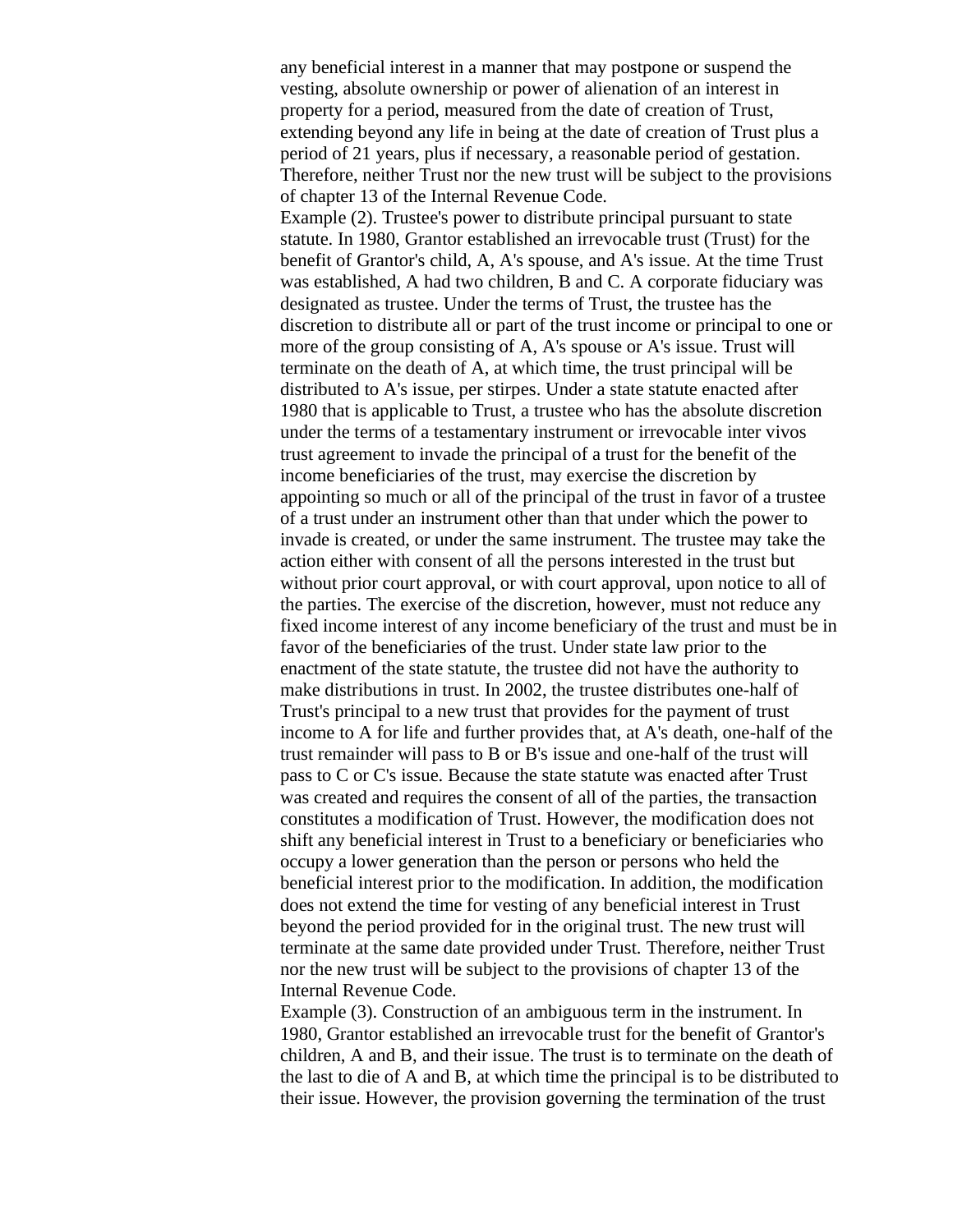is ambiguous regarding whether the trust principal is to be distributed per stirpes, only to the children of A and B, or per capita among the children, grandchildren, and more remote issue of A and B. In 2002, the trustee files a construction suit with the appropriate local court to resolve the ambiguity. The court issues an order construing the instrument to provide for per capita distributions to the children, grandchildren, and more remote issue of A and B living at the time the trust terminates. The court's construction resolves a bona fide issue regarding the proper interpretation of the instrument and is consistent with applicable state law as it would be interpreted by the highest court of the state. Therefore, the trust will not be subject to the provisions of chapter 13 of the Internal Revenue Code. Example (4). Change in trust situs. In 1980, Grantor, who was domiciled in State X, executed an irrevocable trust for the benefit of Grantor's issue, naming a State X bank as trustee. Under the terms of the trust, the trust is to terminate, in all events, no later than 21 years after the death of the last to die of certain designated individuals living at the time the trust was executed. The provisions of the trust do not specify that any particular state law is to govern the administration and construction of the trust. In State X, the common law rule against perpetuities applies to trusts. In 2002, a State Y bank is named as sole trustee. The effect of changing trustees is that the situs of the trust changes to State Y, and the laws of State Y govern the administration and construction of the trust. State Y law contains no rule against perpetuities. In this case, however, in view of the terms of the trust instrument, the trust will terminate at the same time before and after the change in situs. Accordingly, the change in situs does not shift any beneficial interest in the trust to a beneficiary who occupies a lower generation (as defined in section 2651) than the person or persons who held the beneficial interest prior to the transfer. Furthermore, the change in situs does not extend the time for vesting of any beneficial interest in the trust beyond that provided for in the original trust. Therefore, the trust will not be subject to the provisions of chapter 13 of the Internal Revenue Code. If, in this example, as a result of the change in situs, State Y law governed such that the time for vesting was extended beyond the period prescribed under the terms of the original trust instrument, the trust would not retain exempt status. Example (5). Division of a trust. In 1980, Grantor established an irrevocable trust for the benefit of his two children, A and B, and their issue. Under the terms of the trust, the trustee has the discretion to distribute income and principal to A, B, and their issue in such amounts as the trustee deems appropriate. On the death of the last to die of A and B, the trust principal is to be distributed to the living issue of A and B, per stirpes. In 2002, the appropriate local court approved the division of the trust into two equal trusts, one for the benefit of A and A's issue and one for the benefit of B and B's issue. The trust for A and A's issue provides that the trustee has the discretion to distribute trust income and principal to A and A's issue in such amounts as the trustee deems appropriate. On A's death, the trust principal is to be distributed equally to A's issue, per stirpes. If A dies with no living descendants, the principal will be added to the trust for B and B's issue. The trust for B and B's issue is identical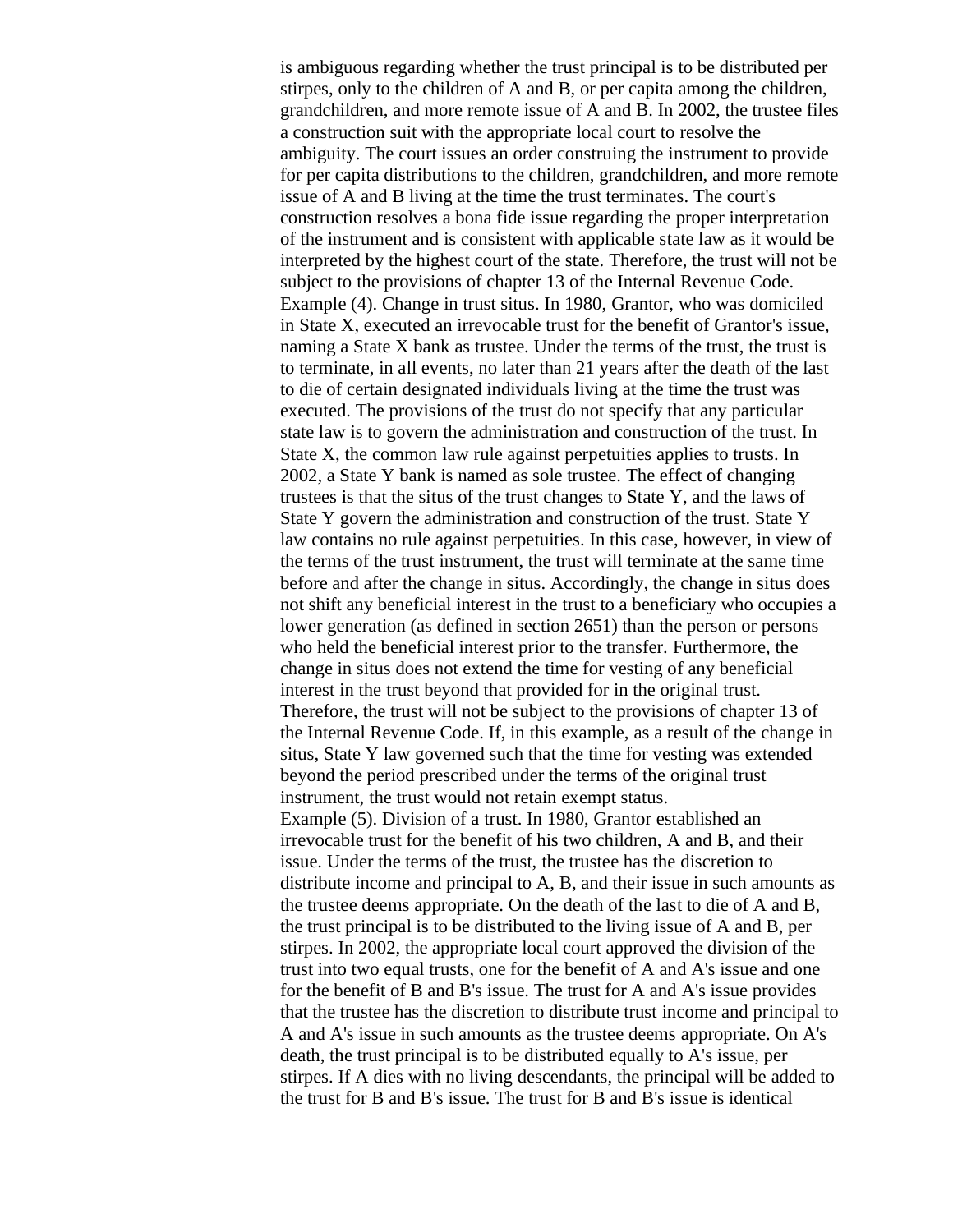(except for the beneficiaries), and terminates at B's death at which time the trust principal is to be distributed equally to B's0 issue, per stirpes. If B dies with no living descendants, principal will be added to the trust for A and A's issue. The division of the trust into two trusts does not shift any beneficial interest in the trust to a beneficiary who occupies a lower generation (as defined in section 2651) than the person or persons who held the beneficial interest prior to the division. In addition, the division does not extend the time for vesting of any beneficial interest in the trust beyond the period provided for in the original trust. Therefore, the two partitioned trusts resulting from the division will not be subject to the provisions of chapter 13 of the Internal Revenue Code. Example (6). Merger of two trusts. In 1980, Grantor established an irrevocable trust for Grantor's child and the child's issue. In 1983, Grantor's spouse also established a separate irrevocable trust for the benefit of the same child and issue. The terms of the spouse's trust and Grantor's trust are identical. In 2002, the appropriate local court approved the merger of the two trusts into one trust to save administrative costs and enhance the management of the investments. The merger of the two trusts does not shift any beneficial interest in the trust to a beneficiary who occupies a lower generation (as defined in section 2651) than the person or persons who held the beneficial interest prior to the merger. In addition, the merger does not extend the time for vesting of any beneficial interest in the trust beyond the period provided for in the original trust. Therefore, the trust that resulted from the merger will not be subject to the provisions of chapter 13 of the Internal Revenue Code.

Example (7). Modification that does not shift an interest to a lower generation. In 1980, Grantor established an irrevocable trust for the benefit of Grantor's grandchildren, A, B, and C. The trust provides that income is to be paid to A, B, and C, in equal shares for life. The trust further provides that, upon the death of the first grandchild to die, one-third of the principal is to be distributed to that grandchild's issue, per stirpes. Upon the death of the second grandchild to die, one-half of the remaining trust principal is to be distributed to that grandchild's issue, per stirpes, and upon the death of the last grandchild to die, the remaining principal is to be distributed to that grandchild's issue, per stirpes. In 2002, A became disabled. Subsequently, the trustee, with the consent of B and C, petitioned the appropriate local court and the court approved a modification of the trust that increased A's share of trust income. The modification does not shift a beneficial interest to a lower generation beneficiary because the modification does not increase the amount of a GST transfer under the original trust or create the possibility that new GST transfers not contemplated in the original trust may be made. In this case, the modification will increase the amount payable to A who is a member of the same generation as B and C. In addition, the modification does not extend the time for vesting of any beneficial interest in the trust beyond the period provided for in the original trust. Therefore, the trust as modified will not be subject to the provisions of chapter 13 of the Internal Revenue Code. However, the modification increasing A's share of trust income is a transfer by B and C to A for Federal gift tax purposes.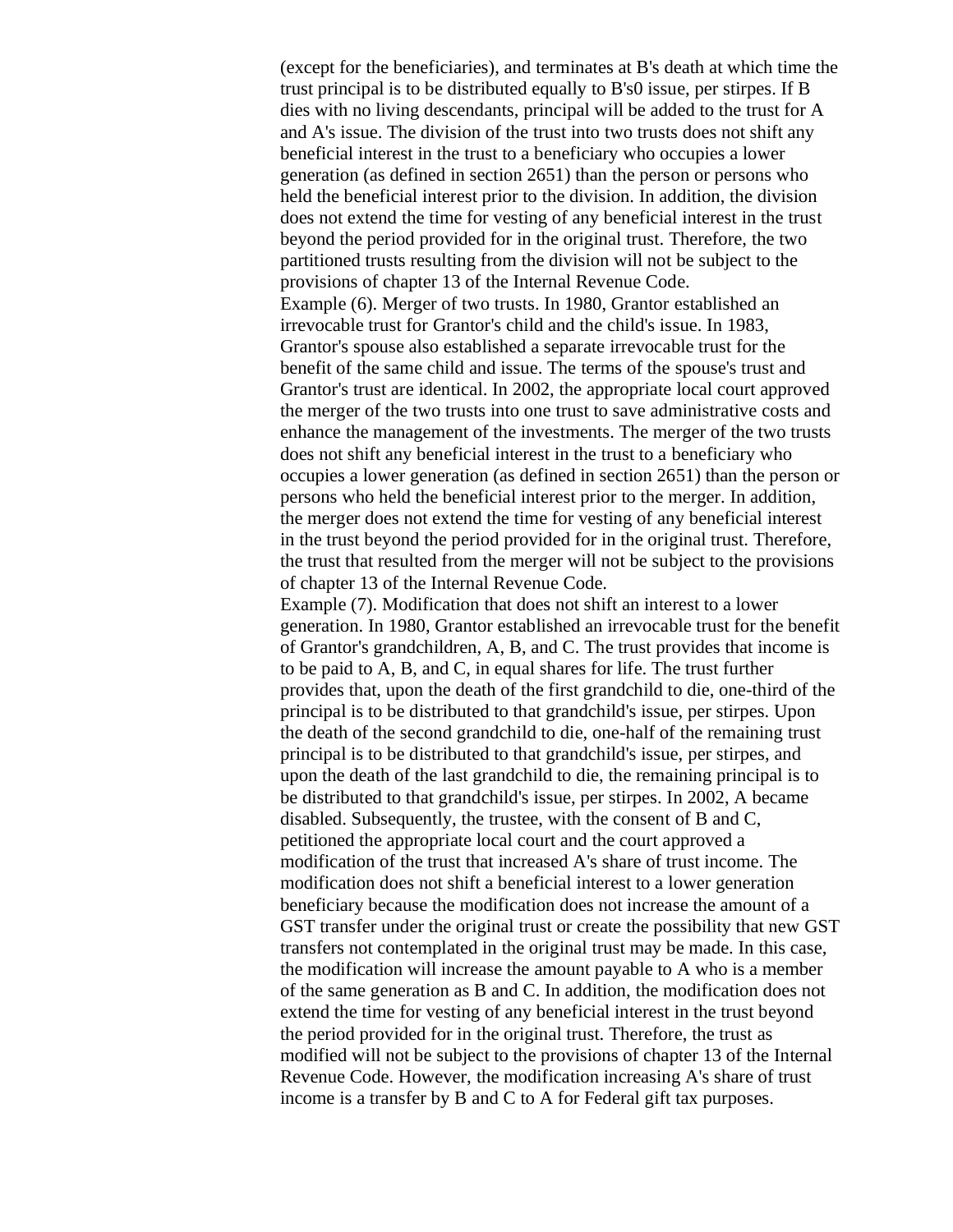Example (8). Conversion of income interest into unitrust interest. In 1980, Grantor established an irrevocable trust under the terms of which trust income is payable to A for life and, upon A's death, the remainder is to pass to A's issue, per stirpes. In 2002, the appropriate local court approves a modification to the trust that converts A's income interest into the right to receive the greater of the entire income of the trust or a fixed percentage of the trust assets valued annually (unitrust interest) to be paid each year to A for life. The modification does not result in a shift in beneficial interest to a beneficiary who occupies a lower generation (as defined in section 2651) than the person or persons who held the beneficial interest prior to the modification. In this case, the modification can only operate to increase the amount distributable to A and decrease the amount distributable to A's issue. In addition, the modification does not extend the time for vesting of any beneficial interest in the trust beyond the period provided for in the original trust. Therefore, the trust will not be subject to the provisions of chapter 13 of the Internal Revenue Code. Example (9). Allocation of capital gain to income. In 1980, Grantor established an irrevocable trust under the terms of which trust income is payable to Grantor's child, A, for life, and upon A's death, the remainder is to pass to A's issue, per stirpes. Under applicable state law, unless the governing instrument provides otherwise, capital gain is allocated to principal. In 2002, the trust is modified to allow the trustee to allocate capital gain to the income. The modification does not shift any beneficial interest in the trust to a beneficiary who occupies a lower generation (as defined in section 2651) than the person or persons who held the beneficial interest prior to the modification. In this case, the modification can only have the effect of increasing the amount distributable to A, and decreasing the amount distributable to A's issue. In addition, the modification does not extend the time for vesting of any beneficial interest in the trust beyond the period provided for in the original trust. Therefore, the trust will not be subject to the provisions of chapter 13 of the Internal Revenue Code.

Example (10). Administrative change to terms of a trust. In 1980, Grantor executed an irrevocable trust for the benefit of Grantor's issue, naming a bank and five other individuals as trustees. In 2002, the appropriate local court approves a modification of the trust that decreases the number of trustees which results in lower administrative costs. The modification pertains to the administration of the trust and does not shift a beneficial interest in the trust to any beneficiary who occupies a lower generation (as defined in section 2651) than the person or persons who held the beneficial interest prior to the modification. In addition, the modification does not extend the time for vesting of any beneficial interest in the trust beyond the period provided for in the original trust. Therefore, the trust will not be subject to the provisions of chapter 13 of the Internal Revenue Code.

Example (11). Conversion of income interest to unitrust interest under state statute. In 1980, Grantor, a resident of State X, established an irrevocable trust for the benefit of Grantor's child, A, and A's issue. The trust provides that trust income is payable to A for life and upon A's death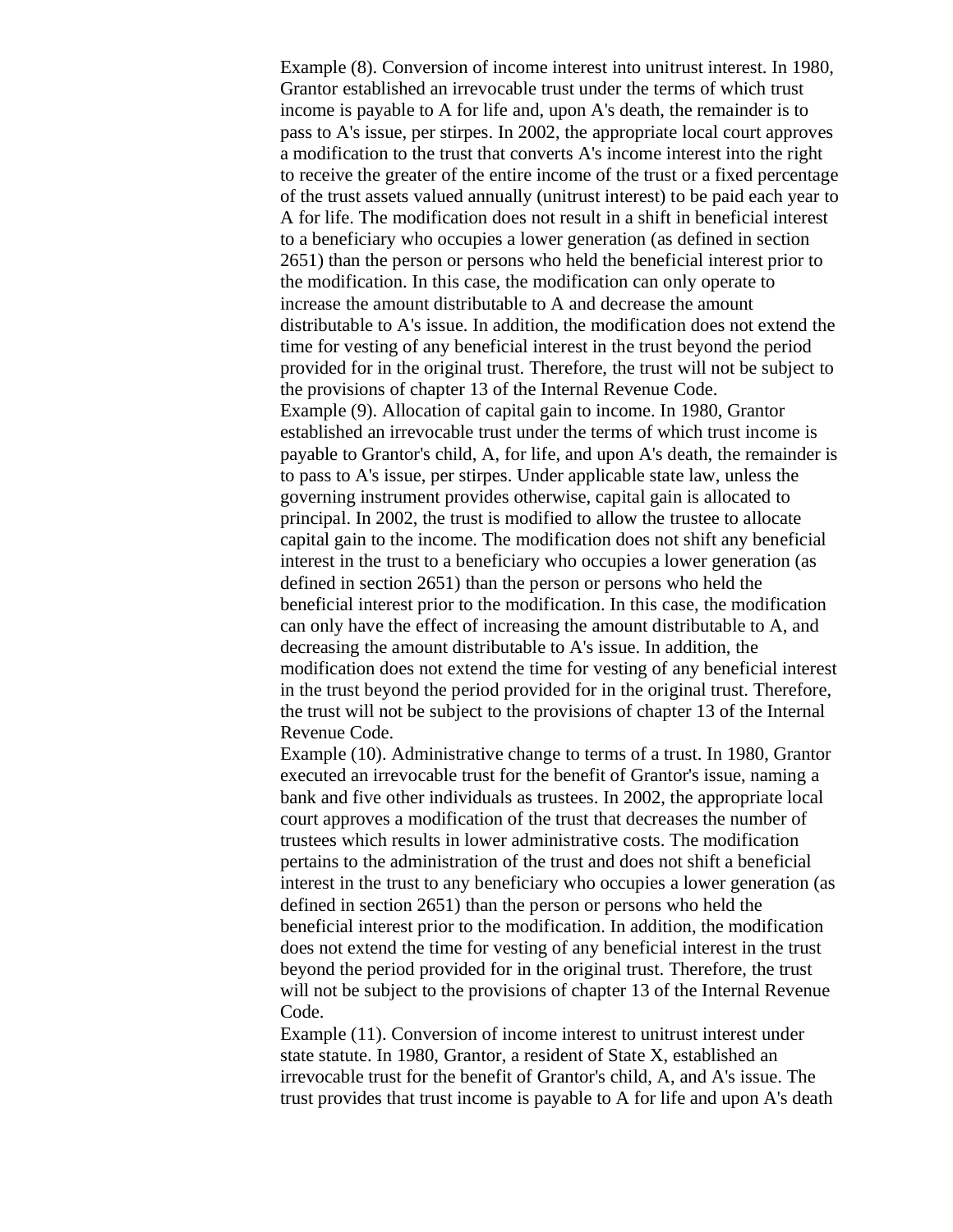the remainder is to pass to A's issue, per stirpes. In 2002, State X amends its income and principal statute to define income as a unitrust amount of 4% of the fair market value of the trust assets valued annually. For a trust established prior to 2002, the statute provides that the new definition of income will apply only if all the beneficiaries who have an interest in the trust consent to the change within two years after the effective date of the statute. The statute provides specific procedures to establish the consent of the beneficiaries. A and A's issue consent to the change in the definition of income within the time period, and in accordance with the procedures, prescribed by the state statute. The administration of the trust, in accordance with the state statute defining income to be a 4% unitrust amount, will not be considered to shift any beneficial interest in the trust. Therefore, the trust will not be subject to the provisions of chapter 13 of the Internal Revenue Code. Further, under these facts, no trust beneficiary will be treated as having made a gift for federal gift tax purposes, and neither the trust nor any trust beneficiary will be treated as having made a taxable exchange for federal income tax purposes. Similarly, the conclusions in this example would be the same if the beneficiaries' consent was not required, or, if the change in administration of the trust occurred because the situs of the trust was changed to State X from a state whose statute does not define income as a unitrust amount or if the situs was changed to such a state from State X.

Example (12). Equitable adjustments under state statute. The facts are the same as in Example 11, except that in 2002, State X amends its income and principal statute to permit the trustee to make adjustments between income and principal when the trustee invests and manages the trust assets under the state's prudent investor standard, the trust describes the amount that shall or must be distributed to a beneficiary by referring to the trust's income, and the trustee after applying the state statutory rules regarding allocation of receipts between income and principal is unable to administer the trust impartially. The provision permitting the trustees to make these adjustments is effective in 2002 for trusts created at any time. The trustee invests and manages the trust assets under the state's prudent investor standard, and pursuant to authorization in the state statute, the trustee allocates receipts between the income and principal accounts in a manner to ensure the impartial administration of the trust. The administration of the trust in accordance with the state statute will not be considered to shift any beneficial interest in the trust. Therefore, the trust will not be subject to the provisions of chapter 13 of the Internal Revenue Code. Further, under these facts, no trust beneficiary will be treated as having made a gift for federal gift tax purposes, and neither the trust nor any trust beneficiary will be treated as having made a taxable exchange for federal income tax purposes. Similarly, the conclusions in this example would be the same if the change in administration of the trust occurred because the situs of the trust was changed to State X from a state whose statute does not authorize the trustee to make adjustments between income and principal or if the situs was changed to such a state from State X.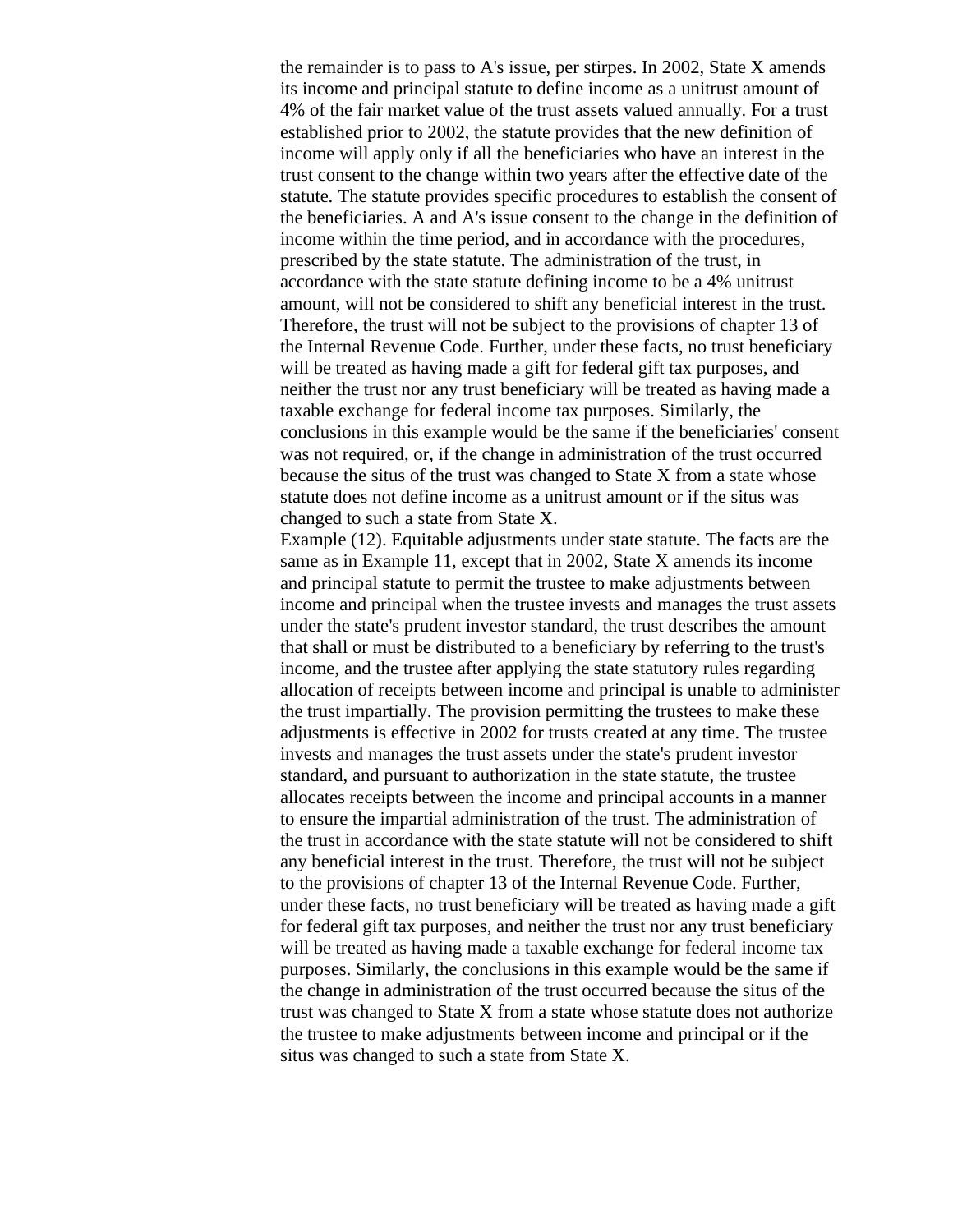(ii) Effective dates. The rules in this paragraph  $(b)(4)$  are generally applicable on and after December 20, 2000. However, the rule in the last sentence of paragraph  $(b)(4)(i)(D)(2)$  of this section and Example 11 and Example 12 in paragraph  $(b)(4)(i)(E)$  of this section regarding the administration of a trust and the determination of income in conformance with applicable state law applies to trusts for taxable years ending after January 2, 2004.

(5) Exceptions to additions rule.

(i) In general. Any addition to a trust made pursuant to an instrument or arrangement covered by the transition rules in paragraph  $(b)(1)$ ,  $(2)$  or  $(3)$  of this section is not treated as an addition for purposes of this section. Moreover, any property transferred inter vivos to a trust is not treated as an addition if the same property would have been added to the trust pursuant to an instrument covered by the transition rules in paragraph  $(b)(2)$  or  $(3)$  of this section.

(ii) Examples. The following examples illustrate the application of paragraph  $(b)(4)(i)$  of this section:

Example (1). Addition pursuant to terms of exempt instrument. On December 31, 1980, T created an irrevocable trust having a principal of \$100,000. Under the terms of the trust, the principal was to be held for the benefit of T's grandchild, GC. Pursuant to the terms of T's will, a document entitled to relief under the transition rule of paragraph  $(b)(2)$  of this section, the residue of the estate was paid to the trust. Because the addition to the trust was paid pursuant to the terms of an instrument (T's will) that is not subject to the provisions of chapter 13 because of paragraph (b)(2) of this section, the payment to the trust is not considered an addition to the principal of the trust. Thus, distributions to or for the benefit of GC, are not subject to the provisions of chapter 13. Example (2). Property transferred inter vivos that would have been transferred to the same trust by the transferor's will. T is the grantor of a trust that was irrevocable on September 25, 1985. T's will, which was executed before October 22, 1986, and not amended thereafter, provides that, upon T's death, the entire estate will pour over into T's trust. On October 1, 1985, T transfers \$100,000 to the trust. While T's will otherwise qualifies for relief under the transition rule in paragraph (b)(2) of this section, the transition rule is not applicable unless T dies prior to January 1, 1987. Thus, if T dies after December 31, 1986, the transfer is treated as an addition to the trust for purposes of any distribution made from the trust after the transfer to the trust on October 1, 1985. If T dies before January 1, 1987, the entire trust (as well as any distributions from or terminations of interests in the trust prior to T's death) is exempt, under paragraph (b)(2) of this section, from chapter 13 because the \$100,000 would have been added to the trust under a will that would have qualified under paragraph (b)(2) of this section. In either case, for any generation-skipping transfers made after the transfer to the trust on October 1, 1985, but before T's death, the \$100,000 is treated as an addition to the trust and a proportionate amount of the trust is subject to chapter 13. Example (3). Pour over to a revocable trust. T and S are the settlors of separate revocable trusts with equal values. Both trusts were established for the benefit of skip persons (as defined in section 2613). S dies on December 1, 1985, and under the provisions of S's trust, the principal pours over into T's trust. If T dies before January 1, 1987, the entire trust is excluded under paragraph (b)(2) of this section